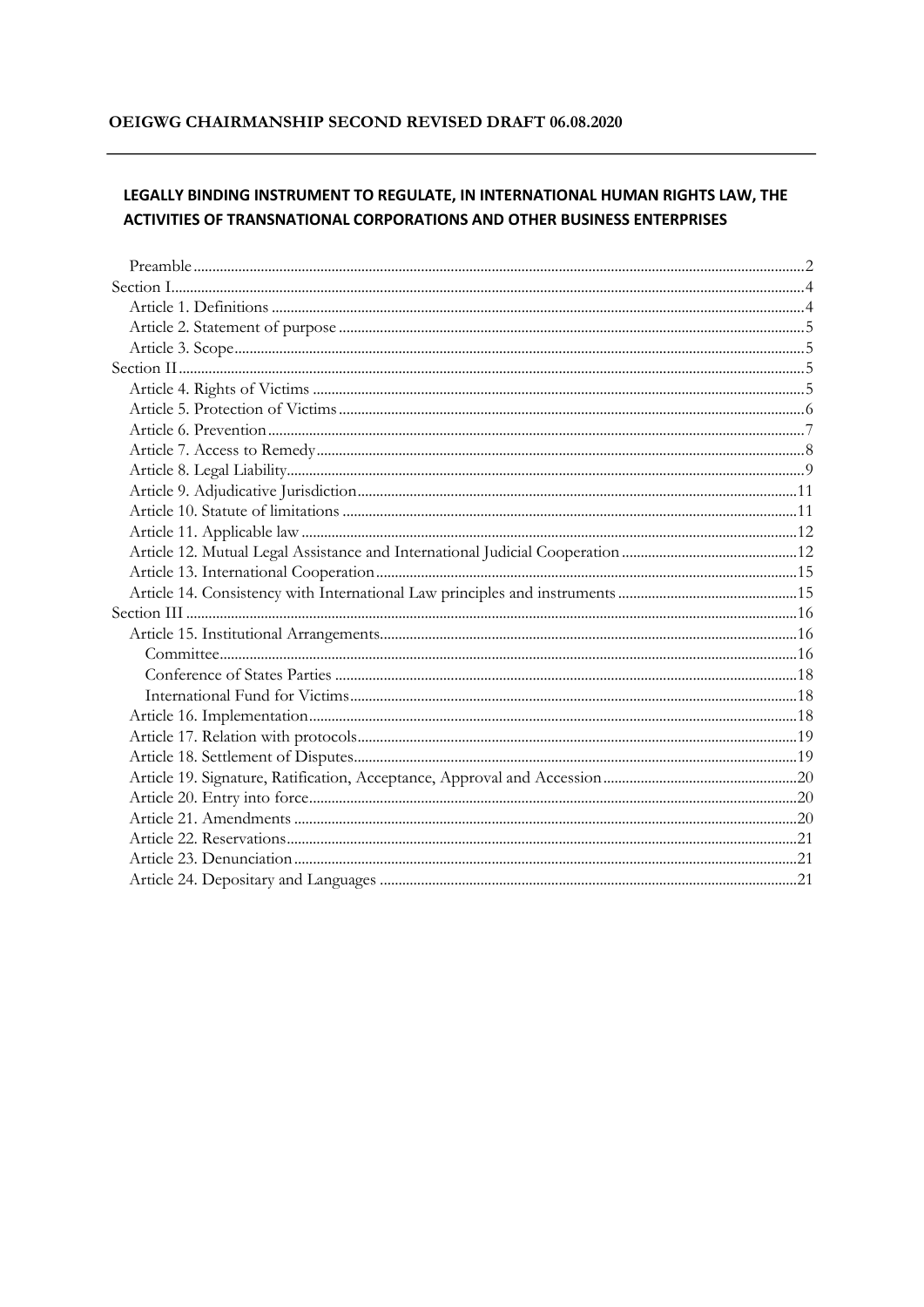#### <span id="page-1-0"></span>**Preamble**

*The State Parties to this (Legally Binding Instrument),*

*Reaffirming* the principles and purposes of the Charter of the United Nations;

*Recalling* the nine core International Human Rights Instruments adopted by the United Nations, and the eight fundamental Conventions adopted by the International Labour Organization;

*Recalling* also the Universal Declaration of Human Rights, as well as the Declaration on the Right to Development, the Vienna Declaration and Programme of Action, the Durban Declaration and Programme of Action, the UN Declaration on Human Rights Defenders, the UN Declaration on the Rights of Indigenous Peoples, and the ILO Convention 190 concerning the elimination of violence and harassment in the world of work, and recalling further the 2030 Agenda for Sustainable Development, as well as other internationally agreed human rights-relevant declarations;

Reaffirming the fundamental human rights and the dignity and worth of the human person, in the equal rights of men and women and the need to promote social progress and better standards of life in larger freedom while respecting the obligations arising from treaties and other sources of international law as set out in the Charter of the United Nations;

*Stressing* the right of every person to be entitled to a social and international order in which their rights and freedoms can be fully realized consistent with the purposes and principles of the United Nations as stated in the Universal Declaration of Human Rights;

*Reaffirming* that all human rights are universal, indivisible, interdependent, inter-related, inalienable, equal and non-discriminatory;

*Upholding* the right of every person to have effective and equal access to justice and remedy in case of violations of international human rights law or international humanitarian law, including the rights to non-discrimination, participation and inclusion;

*Stressing* that the primary obligation to respect, protect, fulfil and promote human rights and fundamental freedoms lie with the State, and that States must protect against human rights abuse by third parties, including business enterprises, within their territory or jurisdiction, or otherwise under their control, and ensure respect for and implementation of international human rights law;

*Recalling* the United Nations Charter Articles 55 and 56 on international cooperation, including in particular with regard to universal respect for, and observance of, human rights and fundamental freedoms for all without distinction of race, sex, language or religion;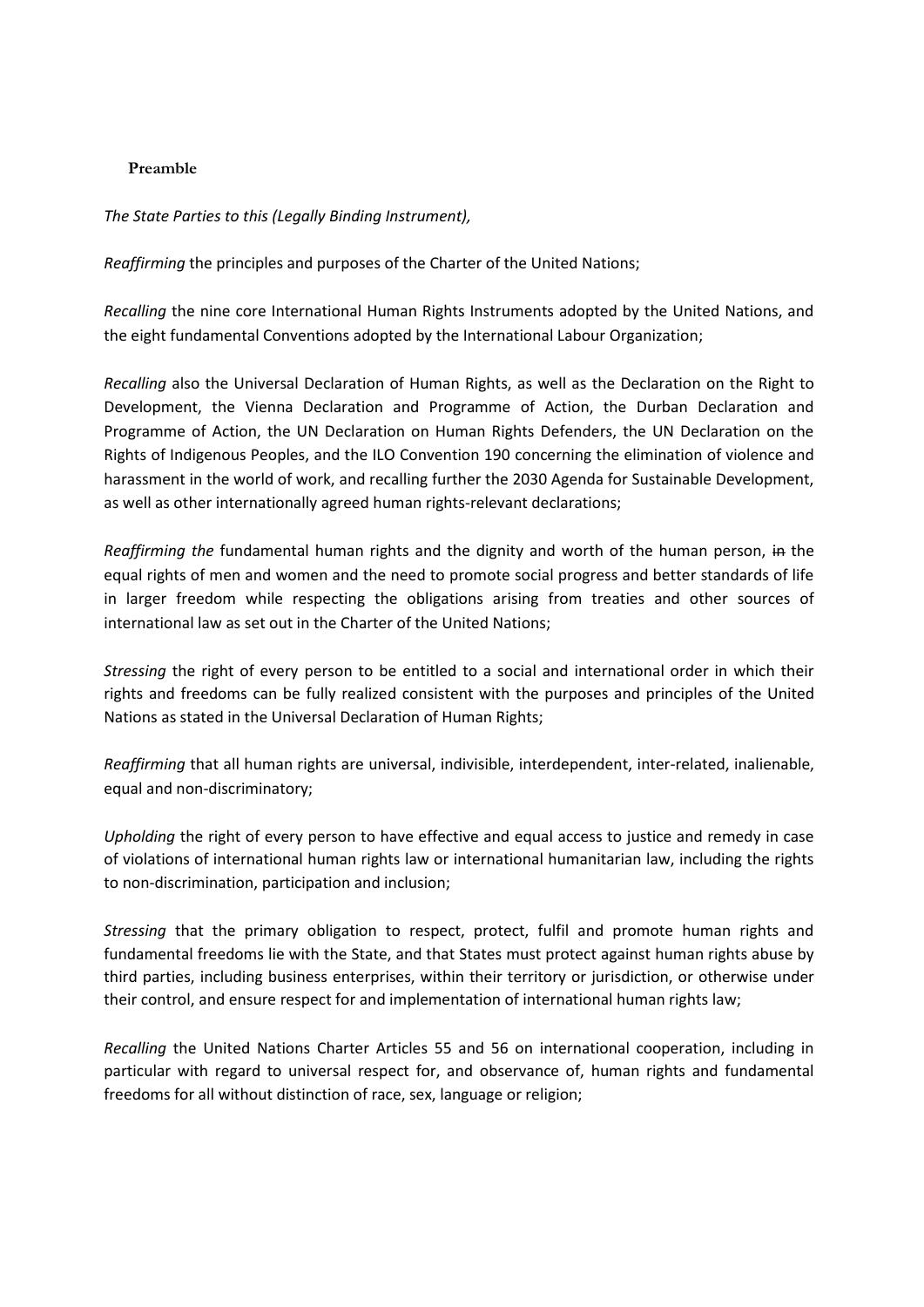*Upholding* the principles of sovereign equality, peaceful settlement of disputes, and maintenance of the territorial integrity and political independence of States as set out in Article 2 of the United Nations Charter;

*Acknowledging* that all business enterprises have the capacity to foster the achievement of sustainable development through an increased productivity, inclusive economic growth and job creation that protects labour rights and environmental and health standards in accordance with relevant international standards and agreements;

*Underlining* that all business enterprises, regardless of their size, sector, location, operational context, ownership and structure have the responsibility to respect all human rights, including by avoiding causing or contributing to human rights abuses through their own activities and addressing such abuses when they occur, as well as by preventing or mitigating human rights abuses that are directly linked to their operations, products or services by their business relationships;

*Emphasizing* that civil society actors and human rights defenders have an important and legitimate role in promoting the respect of human rights by business enterprises, and in preventing, mitigating and seeking effective remedy for business-related human rights abuses;

*Recognizing* the distinctive and disproportionate impact of business-related human rights abuses on women and girls, children, indigenous peoples, persons with disabilities, migrants refugees, and other persons in vulnerable situation, as well as the need for a business and human rights perspective that takes into account specific circumstances and vulnerabilities of different rights-holders;

*Emphasizing t*he need for States and business enterprises to integrate a gender perspective in all their measures, in line with the Convention on the Elimination of All Forms of Discrimination against Women, the Beijing Declaration and Platform for Action and other relevant international standards;

*Taking into account* all the work undertaken by the Commission on Human Rights and the Human Rights Council on the question of the responsibilities of transnational corporations and other business enterprises with respect to human rights, and all relevant previous Human Rights Council resolutions, including in particular Resolution 26/9;

*Noting* the role that the Guiding Principles on Business and Human Rights: Implementing the United Nations "Protect, Respect and Remedy" Framework has played in that regard;

*Noting also* the ILO Tripartite Declaration of Principles concerning Multinational Enterprises and Social Policy;

*Desiring* to clarify and facilitate effective implementation of the obligations of States regarding business-related human rights abuses and the responsibilities of business enterprises in that regard;

*Hereby agree as follows:*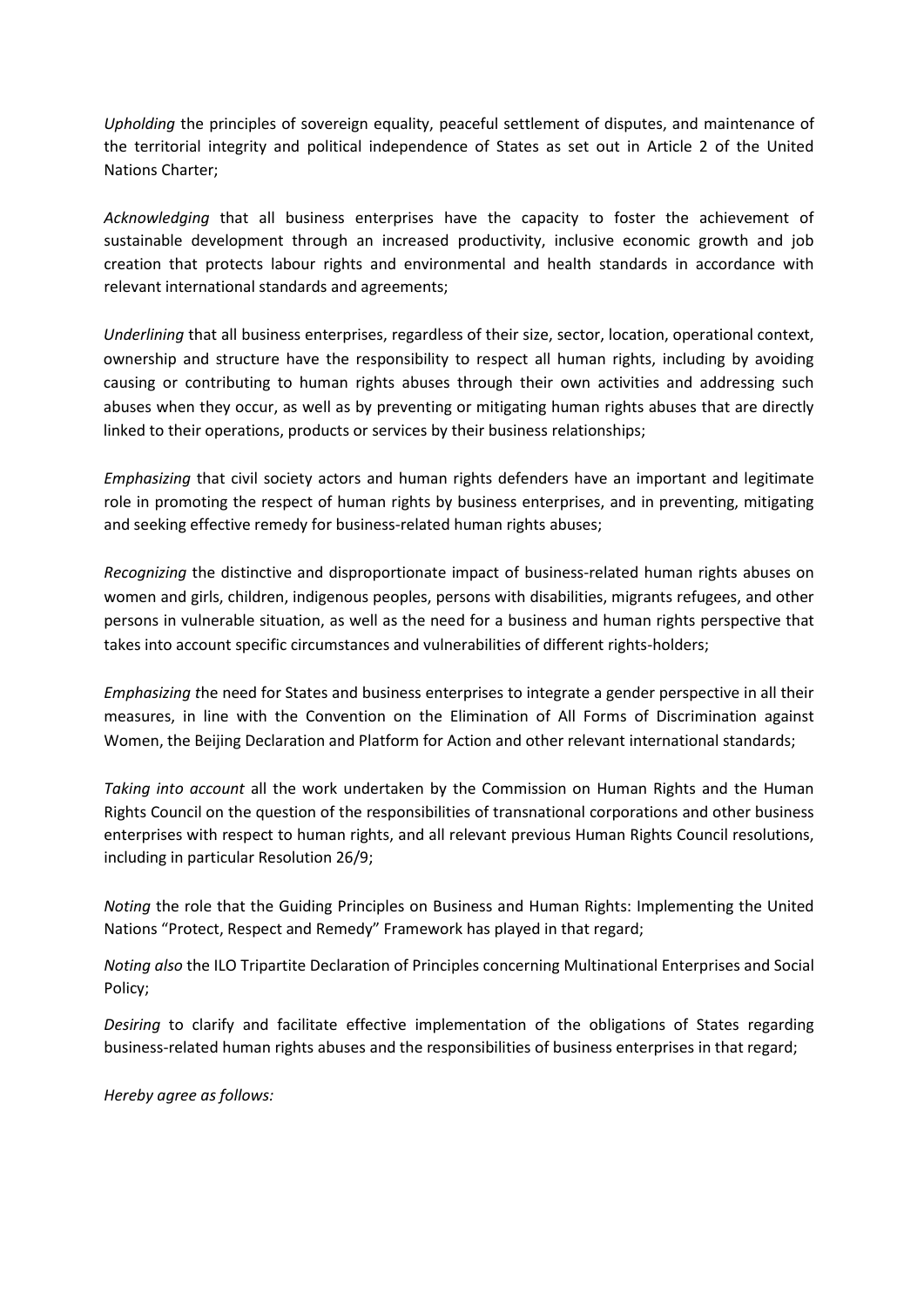#### **Section I**

#### **Article 1. Definitions**

<span id="page-3-1"></span><span id="page-3-0"></span>For purposes of the present legally binding instrument:

- 1. "Victim" shall mean any persons or group of persons who individually or collectively have suffered harm, including physical or mental injury, emotional suffering, or economic loss, or substantial impairment of their human rights, through acts or omissions in the context of business activities, that constitute human rights abuse. The term "victim" shall also include the immediate family members or dependents of the direct victim, and persons who have suffered harm in intervening to assist victims in distress or to prevent victimization. A person shall be considered a victim regardless of whether the perpetrator of the human rights abuse is identified, apprehended, prosecuted, or convicted.
- 2. "Human rights abuse" shall mean any harm committed by a business enterprise, through acts or omissions in the context of business activities, against any person or group of persons, that impedes the full enjoyment of internationally recognized human rights and fundamental freedoms, including regarding environmental rights.
- 3. "Business activities" means any for profit economic or other activity undertaken by a natural or legal person, including State-owned enterprises, transnational corporations, other business enterprises, and joint ventures, undertaken by a natural or legal person. This will include activities undertaken by electronic means.
- 4. "Business activities of a transnational character" means any business activity described in paragraph 3 of this Article, when:
	- a It is undertaken in more than one jurisdiction or State; or
	- b It is undertaken in one State through any business relationship but a substantial part of its preparation, planning, direction, control, design, processing, or manufacturing, storage or distribution, takes place in another State; or
	- c It is undertaken in one State but has substantial effect in another State.
- 5. "Business relationship" refers to any relationship between natural or legal persons to conduct business activities, including those activities conducted through affiliates, subsidiaries, agents, suppliers, partnerships, joint venture, beneficial proprietorship, or any other structure or contractual relationship as provided under the domestic law of the State, including activities undertaken by electronic means.
- 6. "Regional integration organization" shall mean an organization constituted by sovereign States of a given region, to which its member States have transferred competence in respect of matters governed by this (Legally Binding Instrument). Such organizations shall declare, in their instruments of formal confirmation or accession, their level of competence in respect of matters governed by this (Legally Binding Instrument), and they shall subsequently inform the depositary of any substantial modification to such competence.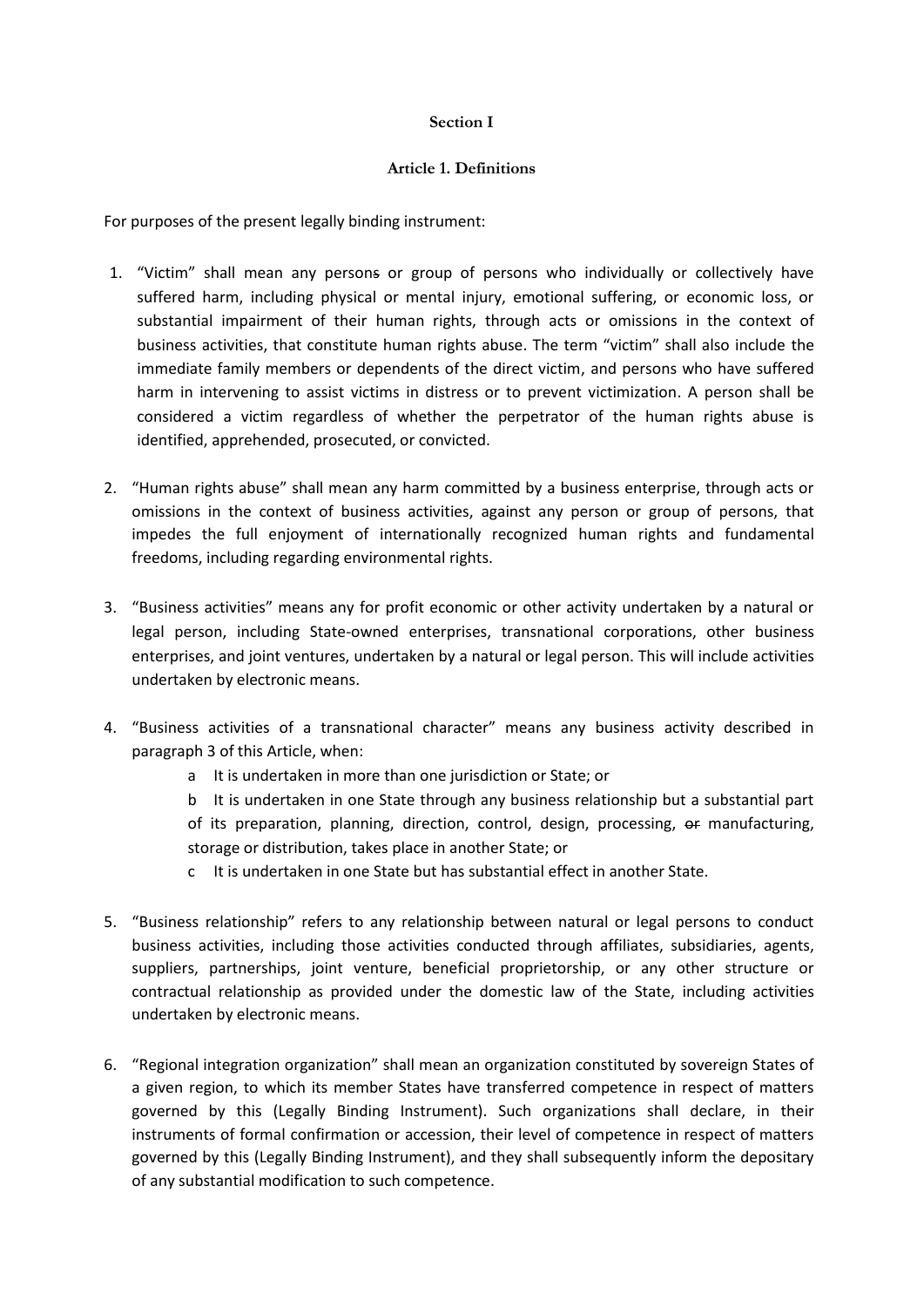### **Article 2. Statement of purpose**

- <span id="page-4-0"></span>1. The purpose of this (Legally Binding Instrument) is:
	- a. To clarify and facilitate effective implementation of the obligation of States to respect, protect and promote human rights in the context of business activities, as well as the responsibilities of business enterprises in this regard;
	- b. To prevent the occurrence of human rights abuses in the context of business activities;
	- c. To ensure access to justice and effective remedy for victims of human rights abuses in the context of such business activities;
	- d. To facilitate and strengthen mutual legal assistance and international cooperation to prevent human rights abuses in the context of business activities and provide access to justice and effective remedy to victims of such abuses.

#### **Article 3. Scope**

- <span id="page-4-1"></span>1. Unless stated otherwise, this (Legally Binding Instrument) shall apply to all business enterprises, including but not limited to transnational corporations and other business enterprises that undertake business activities of a transnational character.
- 2. Notwithstanding Art 3.1 above, when imposing prevention obligations on business enterprises under this (Legally Binding Instrument), State Parties may establish in their law, a nondiscriminatory basis to differentiate how business enterprises discharge these obligations commensurate with their size, sector, operational context and the severity of impacts on human rights.
- 3. This (Legally Binding Instrument) shall cover all internationally recognized human rights and fundamental freedoms emanating from the Universal Declaration of Human Rights, any core international human rights treaty and fundamental ILO convention to which a state is a party, and customary international law.

#### **Section II**

#### **Article 4. Rights of Victims**

- <span id="page-4-3"></span><span id="page-4-2"></span>1. Victims of human rights abuses in the context of business activities shall enjoy all internationally recognized human rights and fundamental freedoms.
- 2. Without prejudice to the paragraph above, victims shall: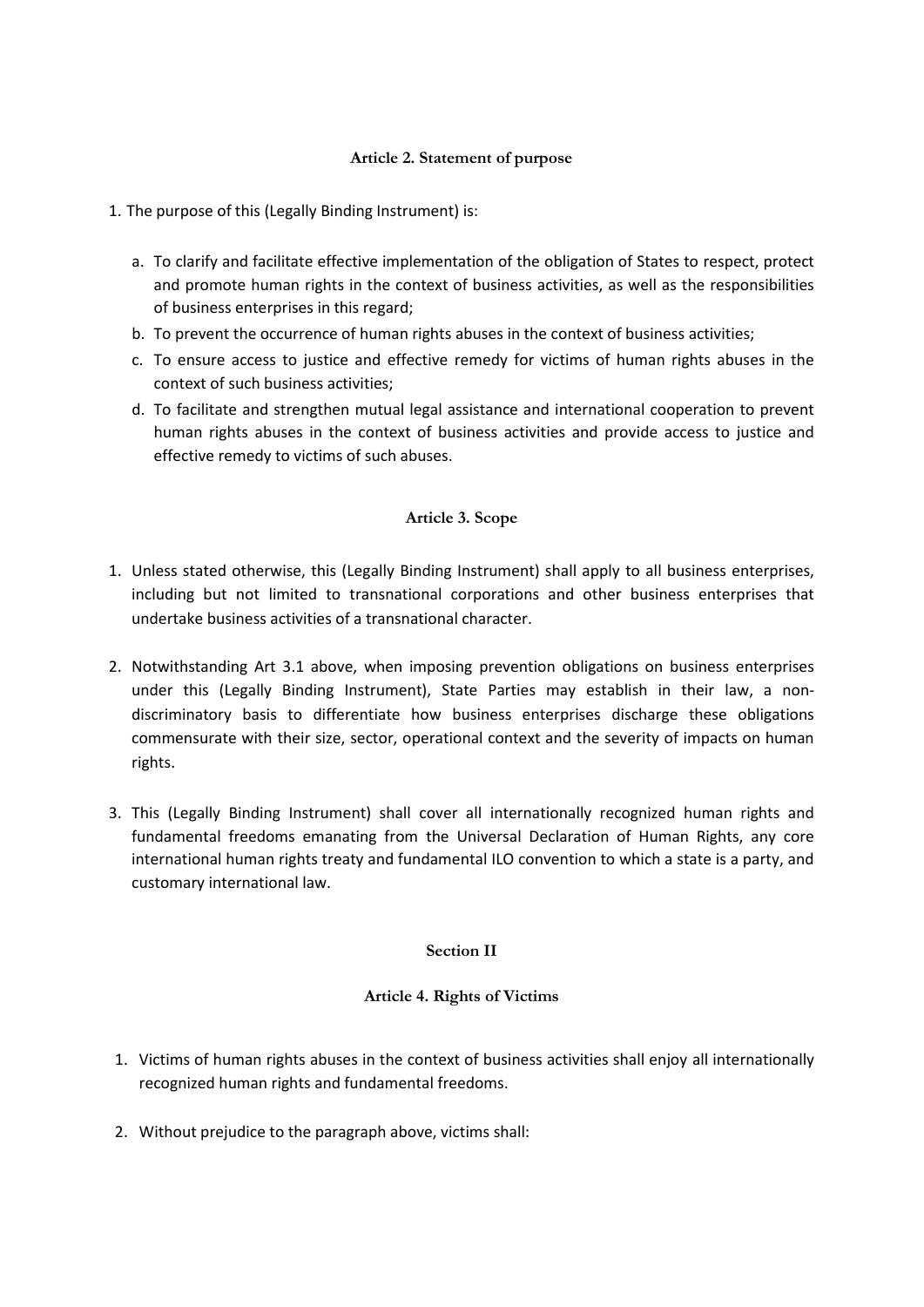- a. be treated with humanity and respect for their dignity and human rights, and their safety, physical and psychological well-being and privacy shall be ensured;
- b. be guaranteed the right to life, personal integrity, freedom of opinion and expression, peaceful assembly and association, and free movement;
- c. be guaranteed the right to fair, adequate, effective, prompt and non-discriminatory access to justice and effective remedy in accordance with this (Legally Binding Instrument) and international law, such as restitution, compensation, rehabilitation**,** satisfaction, guarantees of non-repetition, injunction, environmental remediation, and ecological restoration;
- d. be guaranteed the right to submit claims, including by a representative or through class action in appropriate cases, to courts and non-judicial grievance mechanisms of the State Parties;
- e. be protected from any unlawful interference against their privacy, and from intimidation, and retaliation, before, during and after any proceedings have been instituted, as well as from revictimization in the course of proceedings for access to effective remedy, including through appropriate protective and support services that are gender responsive;
- f. be guaranteed access to information and legal aid relevant to pursue effective remedy; and,
- g. be guaranteed access to appropriate diplomatic and consular means to facilitate access to effective remedy, especially in cases of business-related human rights abuses of a transnational character.
- 3. Nothing in this provision shall be construed to derogate from any higher level of recognition and protection of any human rights of victims or other individuals under international law or national law.

### **Article 5. Protection of Victims**

- <span id="page-5-0"></span>1. State Parties shall protect victims, their representatives, families and witnesses from any unlawful interference with their human rights and fundamental freedoms, including prior, during and after they have instituted any proceedings to seek access to effective remedy.
- 2. State Parties shall take adequate and effective measures to guarantee a safe and enabling environment for persons, groups and organizations that promote and defend human rights and the environment, so that they are able to exercise their human rights free from any threat, intimidation, violence or insecurity.
- 3. State Parties shall investigate all human rights abuses covered under this (Legally Binding Instrument), effectively, promptly, thoroughly and impartially, and where appropriate, take action against those natural or legal persons found responsible, in accordance with domestic and international law.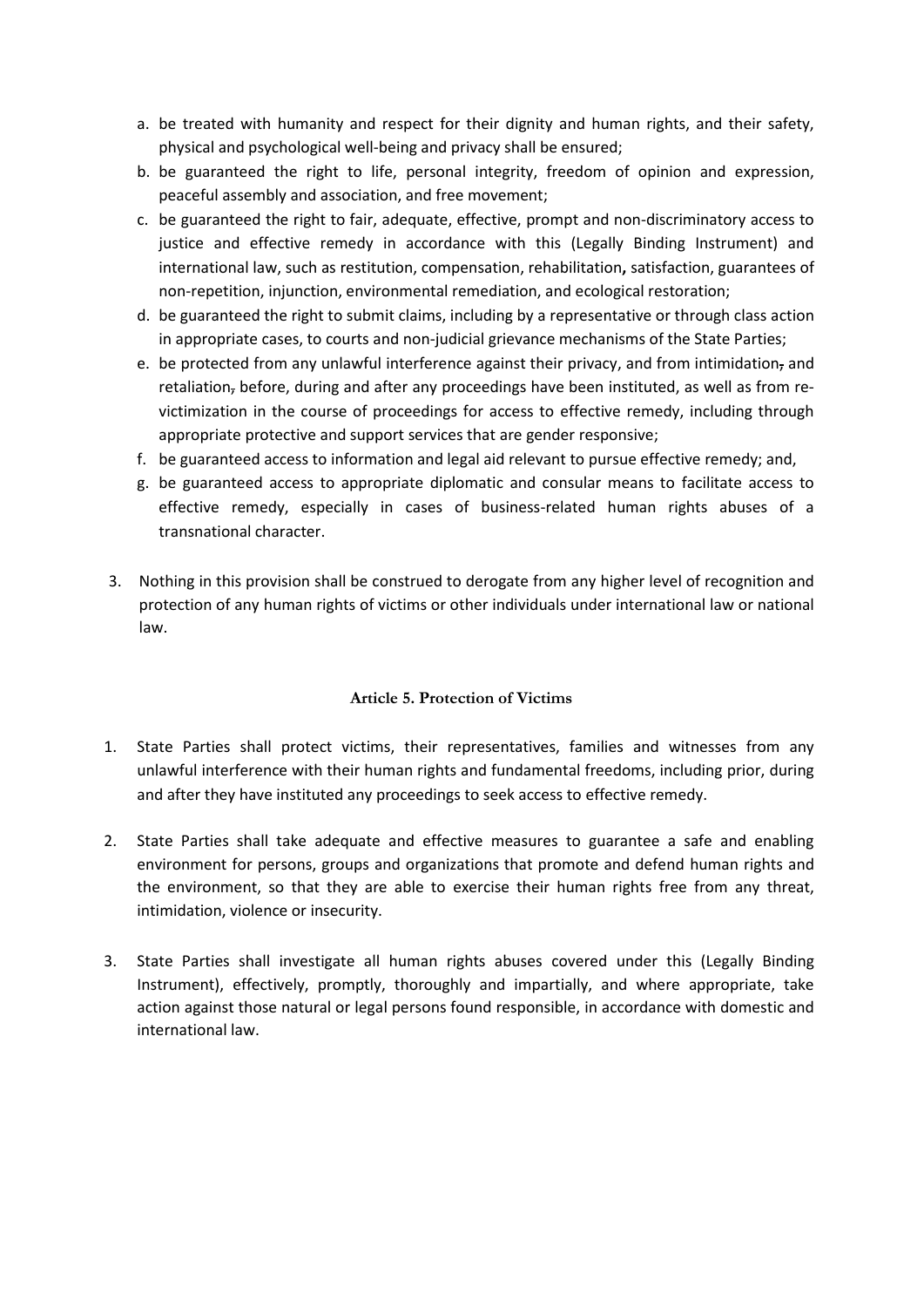#### **Article 6. Prevention**

- <span id="page-6-0"></span>1. State Parties shall regulate effectively the activities of all business enterprises domiciled within their territory or jurisdiction**,** including those of a transnational character. For this purpose States shall take all necessary legal and policy measures to ensure that business enterprises, including but not limited to transnational corporations and other business enterprises that undertake business activities of a transnational character, within their territory or jurisdiction, or otherwise under their control, respect all internationally recognized human rights and prevent and mitigate human rights abuses throughout their operations.
- 2. For the purpose of Article 6.1, State Parties shall require business enterprises, to undertake human rights due diligence proportionate to their size, risk of severe human rights impacts and the nature and context of their operations, as follows:
	- a. Identify and assess any actual or potential human rights abuses that may arise from their own business activities, or from their business relationships;
	- b. Take appropriate measures to prevent and mitigate effectively the identified actual or potential human rights abuses, including in their business relationships;
	- c. Monitor the effectiveness of their measures to prevent and mitigate human rights abuses, including in their business relationships;
	- d. Communicate regularly and in an accessible manner to stakeholders, particularly to affected or potentially affected persons, to account for how they address through their policies and measures any actual or potential human rights abuses that may arise from their activities including in their business relationships.
- 3. State Parties shall ensure that human rights due diligence measures undertaken by business enterprises under Article 6.2 shall include:
	- a. Undertaking regular environmental and human rights impact assessments throughout their operations;
	- b. Integrating a gender perspective, in consultation with potentially impacted women and women´s organizations, in all stages of human rights due diligence processes to identify and address the differentiated risks and impacts experience by women and girls;
	- c. Conducting meaningful consultations with individuals or communities whose human rights can potentially be affected by business activities, and with other relevant stakeholders, while giving special attention to those facing heightened risks of businessrelated human rights abuses, such as women, children, persons with disabilities, indigenous peoples, migrants, refugees, internally displaced persons and protected populations under occupation or conflict areas;
	- d. Ensuring that consultations with indigenous peoples are undertaken in accordance with the internationally agreed standards of free, prior and informed consent;
	- e. Reporting publicly and periodically on non-financial matters, including information about group structures and suppliers as well as policies, risks, outcomes and indicators on concerning human rights, labour rights and environmental standards throughout their operations, including in their business relationships;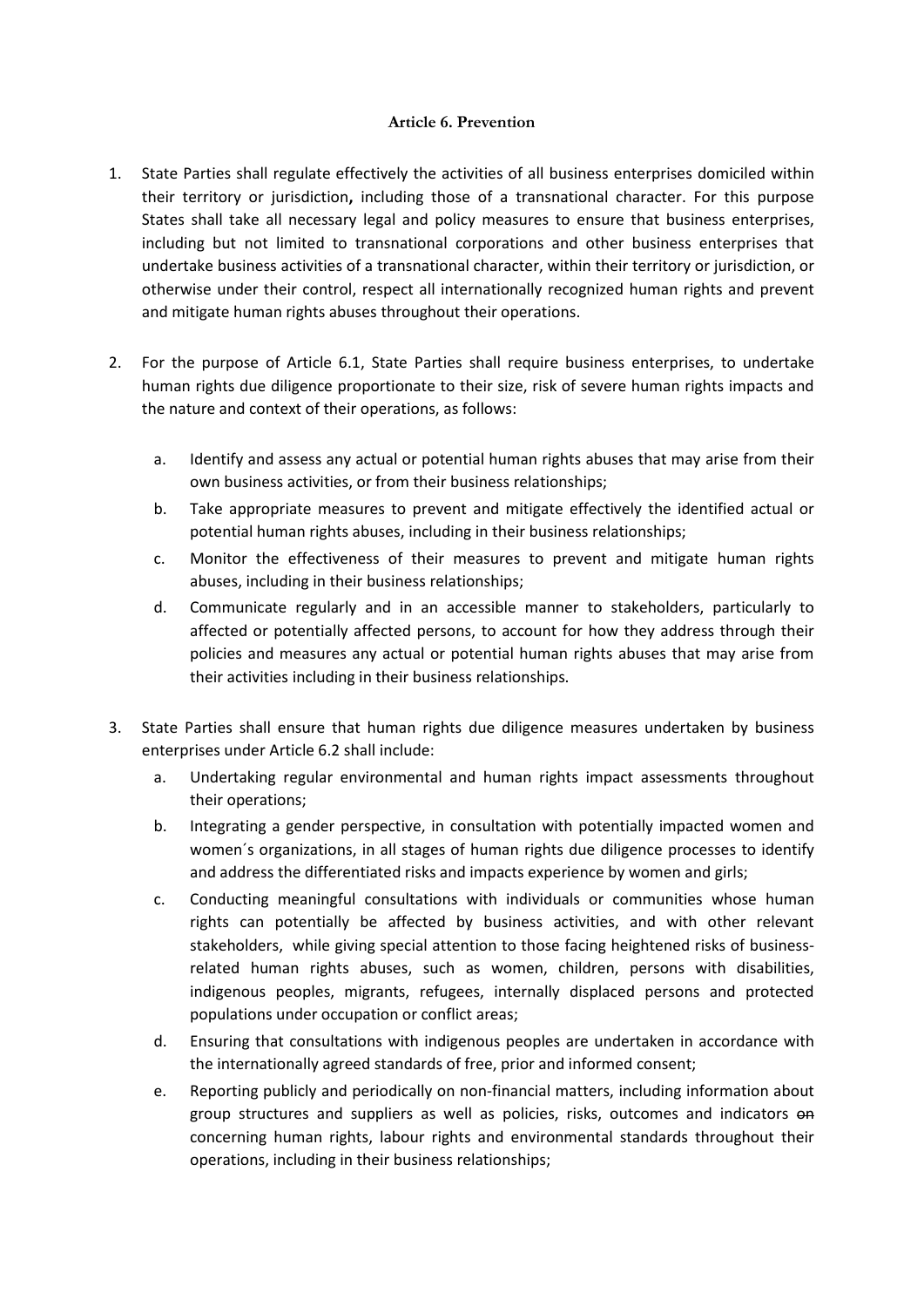- f. Integrating human rights due diligence requirements in contracts regarding their business relationships and making provision for capacity building or financial contributions, as appropriate;
- g. Adopting and implementing enhanced human rights due diligence measures to prevent human rights abuses in occupied or conflict-affected areas, including situations of occupation.
- 4. States Parties may provide incentives and adopt other measures to facilitate compliance with requirements under this Article by small and medium sized business enterprises conducting business activities.
- 5. State Parties shall ensure that effective national procedures are in place to ensure compliance with the obligations laid down under this Article, taking into consideration the potential human rights abuses resulting from the business enterprises´ size, nature, sector, location, operational context and the severity of associated risks associated with the business activities in their territory or jurisdiction, or otherwise under their control, including those of transnational character.
- 6. Failure to comply with the duties laid down under Articles 6.2 and 6.3 shall result in commensurate sanctions, including corrective action where applicable, without prejudice to the provisions on criminal, civil and administrative liability under Article 8.
- 7. In setting and implementing their public policies with respect to the implementation of this (Legally Binding Instrument), State Parties shall act to protect these policies from the influence of commercial and other vested interests of business enterprises, including those conducting business activities of transnational character.

### **Article 7. Access to Remedy**

- <span id="page-7-0"></span>1. States Parties shall provide their courts and State-based non-judicial mechanisms, with the necessary jurisdiction in accordance with this (Legally Binding Instrument) to enable victims´ access to adequate, timely and effective remedy.
- 2. State Parties shall ensure that their domestic laws facilitate access to information, including through international cooperation, as set out in this (Legally Binding Instrument), and enable courts to allow proceedings in appropriate cases.
- 3. State Parties shall provide adequate and effective legal assistance to victims throughout the legal process, including by:
	- a. Making information available to victims of their rights and the status of their claims;
	- b. Guaranteeing the rights of victims to be heard in all stages of proceedings;
	- c. Avoiding unnecessary costs or delays for bringing a claim and during the disposition of cases and the execution of orders or decrees granting awards;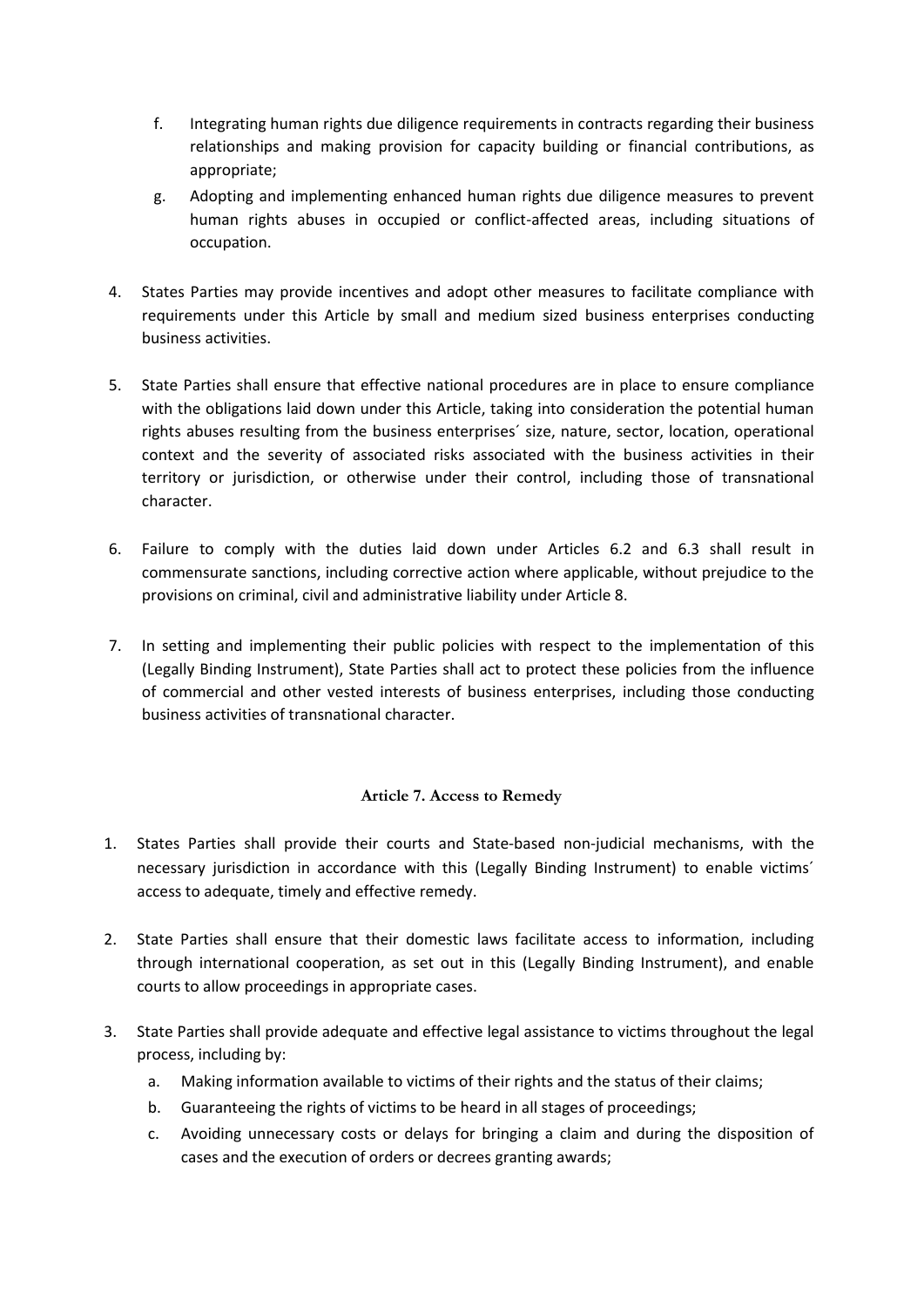- d. Providing assistance to initiate proceedings in the courts of another State Party in appropriate cases of human rights abuses resulting from business activities of a transnational character; and,
- e. Ensuring that rules concerning allocation of legal costs at the conclusion of legal proceedings do not place an unfair and unreasonable burden on victims.
- 4. States Parties shall ensure that court fees and other related costs do not become a barrier to commencing proceedings in accordance with this (Legally Binding Instrument) and that there is a provision for possible waiving of certain costs in suitable cases.
- 5. State Parties shall ensure that the doctrine of *forum non conveniens* is not used by their courts to dismiss legitimate judicial proceedings brought by victims.
- 6. State Parties may, consistent with the rule of law requirements, enact or amend laws to reverse the burden of proof in appropriate cases to fulfil the victims´ right to access to remedy.
- 7. State Parties shall provide effective mechanisms for the enforcement of remedies for human rights abuses, including through prompt execution of national or foreign judgements or awards, in accordance with the present (Legally Binding Instrument), domestic law and international legal obligations.

### **Article 8. Legal Liability**

- <span id="page-8-0"></span>1. State Parties shall ensure that their domestic law provides for a comprehensive and adequate system of legal liability of legal and natural persons conducting business activities, domiciled or operating within their territory or jurisdiction, or otherwise under their control, for human rights abuses that may arise from their own business activities, including those of transnational character, or from their business relationships.
- 2. Liability of legal persons shall be without prejudice to the liability of natural persons.
- 3. Civil liability shall not be made contingent upon finding of criminal liability or its equivalent for the same acts.
- 4. States Parties shall adopt legal and other measures necessary to ensure that their domestic jurisdiction provides for effective, proportionate, and dissuasive criminal and/or administrative sanctions where legal or natural persons conducting business activities, have caused or contributed to criminal offences or other regulatory breaches that amount or lead to human rights abuses.
- 5. States Parties shall adopt measures necessary to ensure that their domestic law provides for adequate, prompt, effective, and gender responsive reparations to the victims of human rights abuses in the context of business activities, including those of a transnational character, in line with applicable international standards for reparations to the victims of human rights violations. Where a legal or natural person conducting business activities is found liable for reparation to a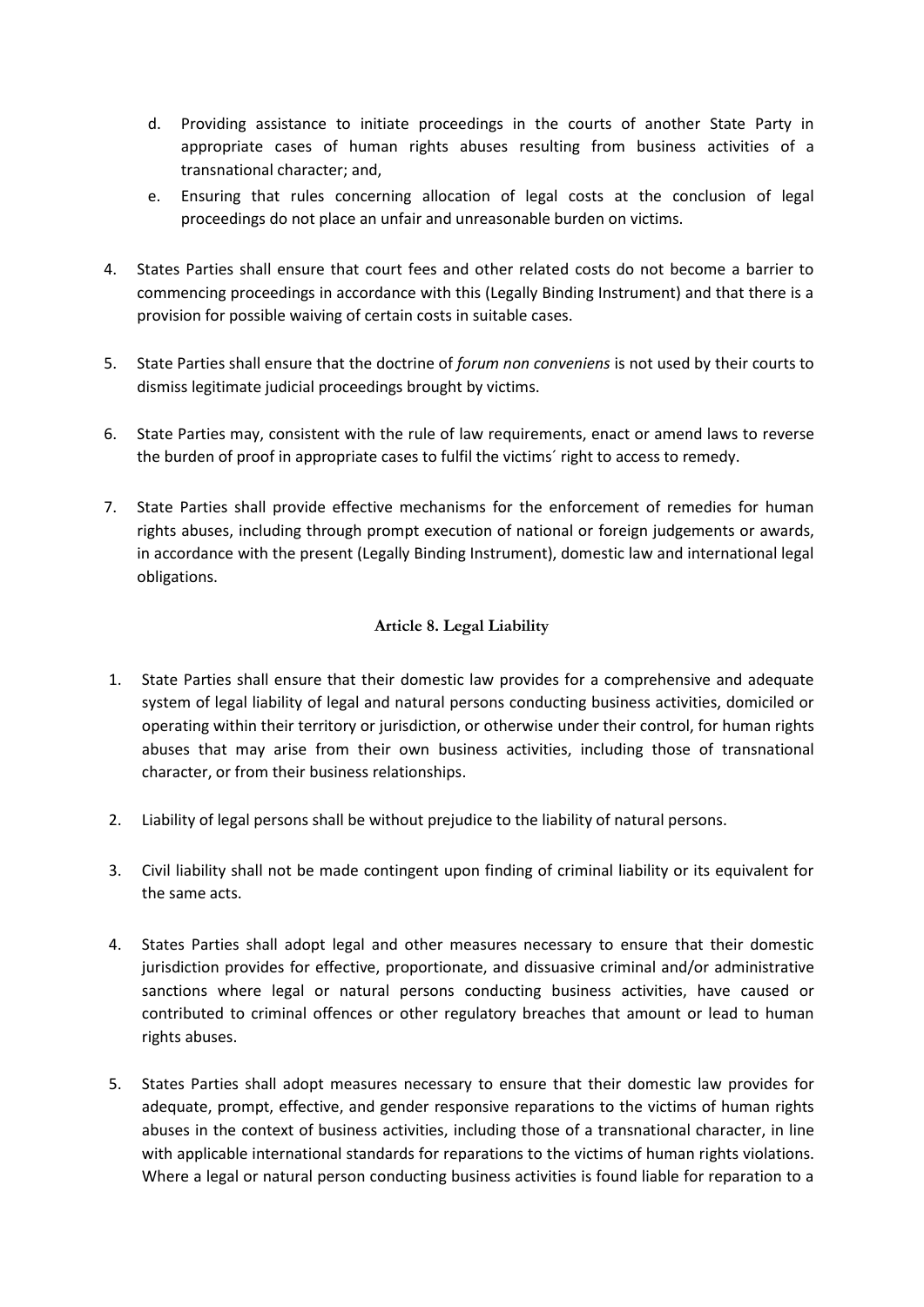victim of a human rights abuse, such person shall provide reparation to the victim or compensate the State, if that State has already provided reparation to the victim for the human rights abuse resulting from acts or omissions for which that legal or natural person conducting business activities is responsible.

- 6. State Parties may require legal or natural persons conducting in business activities in their territory or jurisdiction, including those of a transnational character, to establish and maintain financial security, such as insurance bonds or other financial guarantees to cover potential claims of compensation.
- 7. States Parties shall ensure that their domestic law provides for the liability of legal or natural or legal persons conducting business activities, including those of transnational character, for their failure to prevent another legal or natural person with whom it has a business relationship, from causing or contributing to human rights abuses, when the former legally or factually controls or supervises such person or the relevant activity that caused or contributed to the human rights abuse, or should have foreseen risks of human rights abuses in the conduct of their business activities, including those of transnational character, or in their business relationships, but failed to put adequate measures to prevent the abuse.
- 8. Human rights due diligence shall not automatically absolve a legal or natural person conducting business activities from liability for causing or contributing to human rights abuses or failing to prevent such abuses by a natural or legal person as laid down in Article 8.7. The court or other competent authority will decide the liability of such entities after an examination of compliance with applicable human rights due diligence standards.
- 9. Subject to their legal principles, States Parties shall ensure that their domestic law provides for the criminal or functionally equivalent liability of legal persons for human rights abuses that amount to criminal offences under international human rights law binding on the State Party, customary international law, or their domestic law. Regardless of the nature of the liability, States Parties shall ensure that the applicable penalties are commensurate with the gravity of the offence. States Parties shall individually or jointly advance their criminal law to ensure that the criminal offences covered in the listed areas of international law are recognized as such under their domestic criminal legislation and that legal persons can be held criminally or administratively liable for them. This article shall apply without prejudice to any other international instrument which requires or establishes the criminal or administrative liability of legal persons for other offences.
- 10. The liability of legal persons under Article 8.9 shall be without prejudice to the criminal liability of the natural person who have committed the offences under the applicable domestic law.
- 11. State Parties shall provide measures under domestic law to establish the criminal or functionally equivalent legal liability for legal or natural persons conducting business activities, including those of a transnational character, for acts or omissions that constitute attempt, participation or complicity in a criminal offence in accordance with this Article and criminal offences as defined by their domestic law.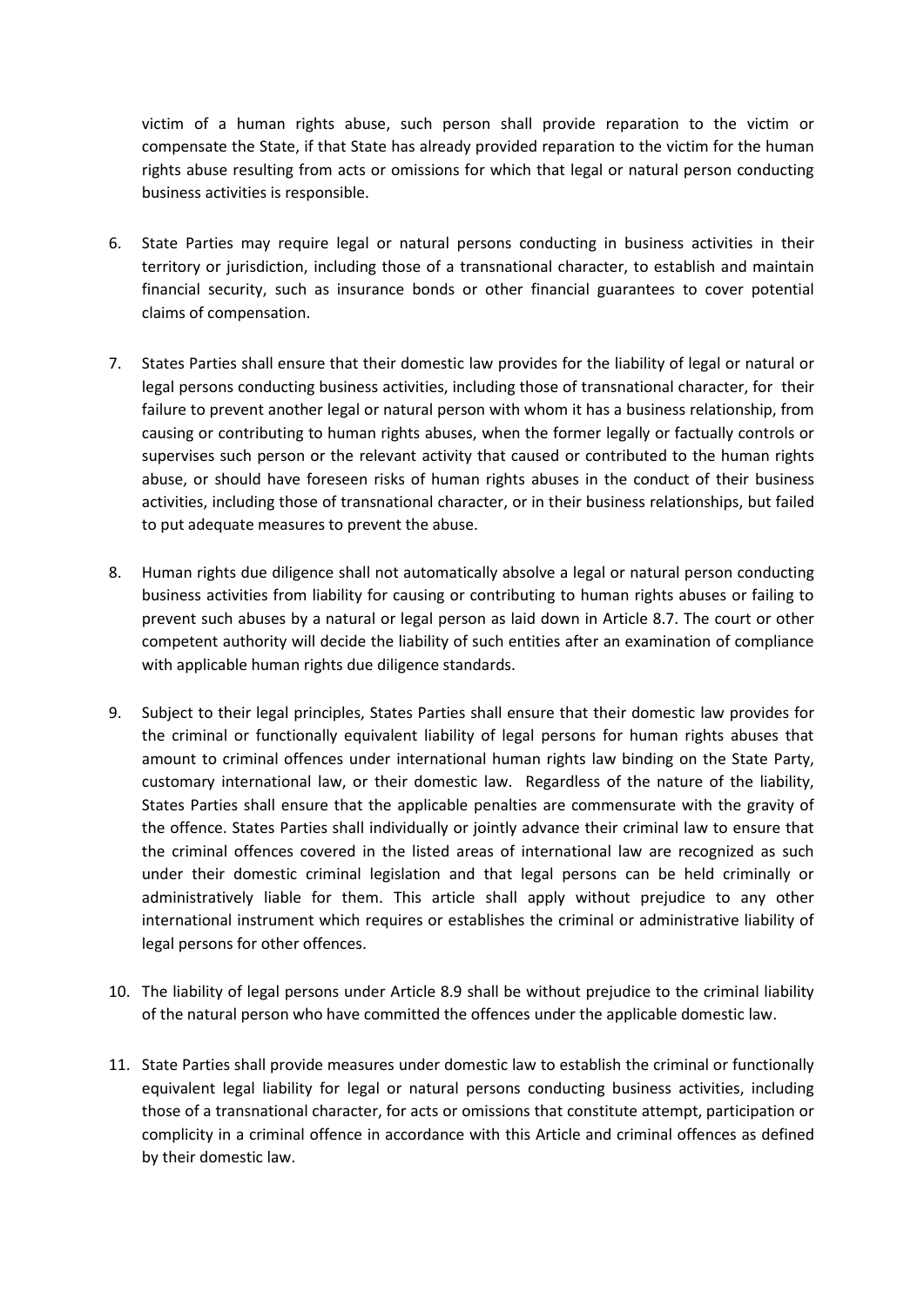# **Article 9. Adjudicative Jurisdiction**

<span id="page-10-0"></span>1. Jurisdiction with respect to claims brought by victims, irrespectively of their nationality or place of domicile, arising from acts or omissions that result or may result in human rights abuses covered under this (Legally Binding Instrument), shall vest in the courts of the State where:

- a. the human rights abuse occurred;
- b. an act or omission contributing to the human rights abuse occurred; or
- c. the legal or natural persons alleged to have committed an act or omission causing or contributing to such human rights abuse in the context of business activities, including those of a transnational character, are domiciled.

The above provision does not exclude the exercise of civil jurisdiction on additional grounds provided for by international treaties or national law.

2. Without prejudice to any broader definition of domicile provided for in any international instrument or domestic law, a legal person conducting business activities of a transnational character, including through their business relationships, is considered domiciled at the place where it has its:

- a. place of incorporation; or
- b. statutory seat; or
- c. central administration; or
- d. principal place of business; or

3. Where victims choose to bring a claim in a court as per Article 9.1, jurisdiction shall be obligatory and therefore that courts shall not decline it on the basis of *forum non conveniens*.

4. Courts shall have jurisdiction over claims against legal or natural persons not domiciled in the territory of the forum State, if the claim is closely connected with a claim against a legal or natural person domiciled in the territory of the forum State.

5. Courts shall have jurisdiction over claims against legal or natural persons not domiciled in the territory of the forum State if no other effective forum guaranteeing a fair trial is available and there is a sufficiently close connection to the State Party concerned.

### **Article 10. Statute of limitations**

<span id="page-10-1"></span>1. The State Parties to the present (Legally Binding Instrument) undertake to adopt any legislative or other measures necessary to ensure that statutory or other limitations shall not apply to the prosecution and punishment of all violations of international which constitute the most serious crimes of concern to the international community as a whole.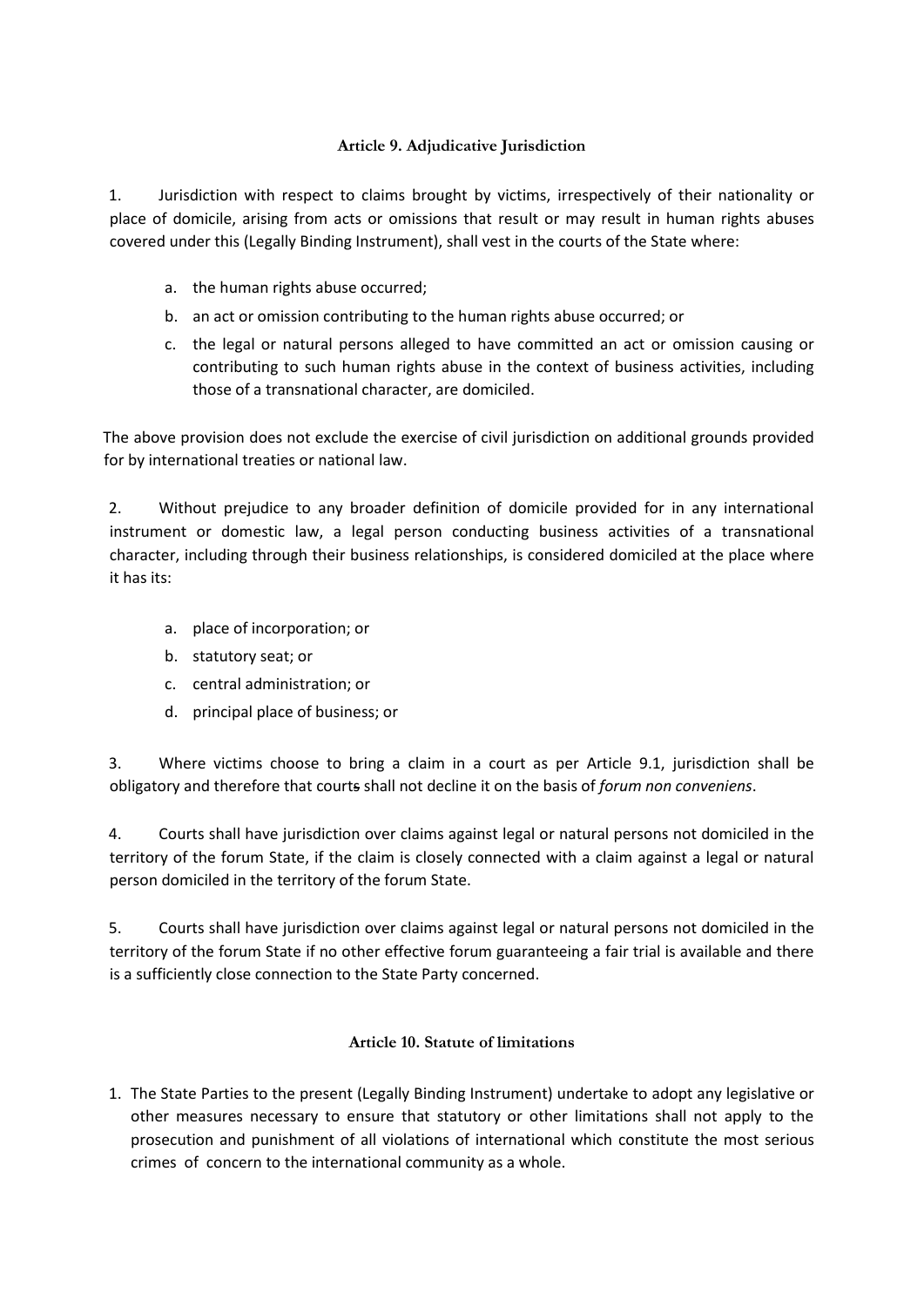2. Domestic statutes of limitations applicable to civil claims or to violations that do not constitute the most serious crimes of concern to the international community as a whole shall allow a reasonable period of time for the investigation and commencement of prosecution or other legal proceedings, particularly in cases where the violations occurred in another State or when the harm may be identifiable only after a long period of time.

## **Article 11. Applicable law**

<span id="page-11-0"></span>1. Subject to the following paragraph, all matters of substance or procedure regarding claims before the competent court which are not specifically regulated in the (Legally Binding Instrument) shall be governed by the law of that court, including any rules of such law relating to conflict of laws.

2. Notwithstanding Art. 9.1, all matters of substance regarding human rights law relevant to claims before the competent court may, upon the request of the victim of a business-related human rights abuse or its representatives, be governed by the law of another State where:

- a) the acts or omissions that result in violations of human rights covered under this (Legally Binding Instrument) have occurred; or
- b)the natural or legal person alleged to have committed the acts or omissions that result in violations of human rights covered under this (Legally Binding Instrument) is domiciled.

# **Article 12. Mutual Legal Assistance and International Judicial Cooperation**

- <span id="page-11-1"></span>1. States Parties shall make available to one another the widest measure of mutual legal assistance and international judicial cooperation in initiating and carrying out effective, prompt, thorough and impartial investigations, prosecutions, judicial and other criminal, civil or administrative proceedings in relation to all claims covered by this (Legally Binding Instrument), including access to information and supply of all evidence at their disposal that is relevant for the proceedings.
- 2. The requested State Party shall inform the requesting State Party, as soon as possible, of any additional information or documents needed to support the request for assistance and, where requested, of the status and outcome of the request for assistance. The requesting State Party may require that the requested State Party keep confidential the fact and substance of the request, except to the extent necessary to execute the request.
- 3. Mutual legal assistance and international judicial cooperation under this (Legally Binding Instrument) will be determined by the concerned Parties on a case by case basis.
	- a. Mutual legal assistance under this (Legally Binding Instrument) is understood to include, inter alia:
		- i Taking evidence or statements from persons;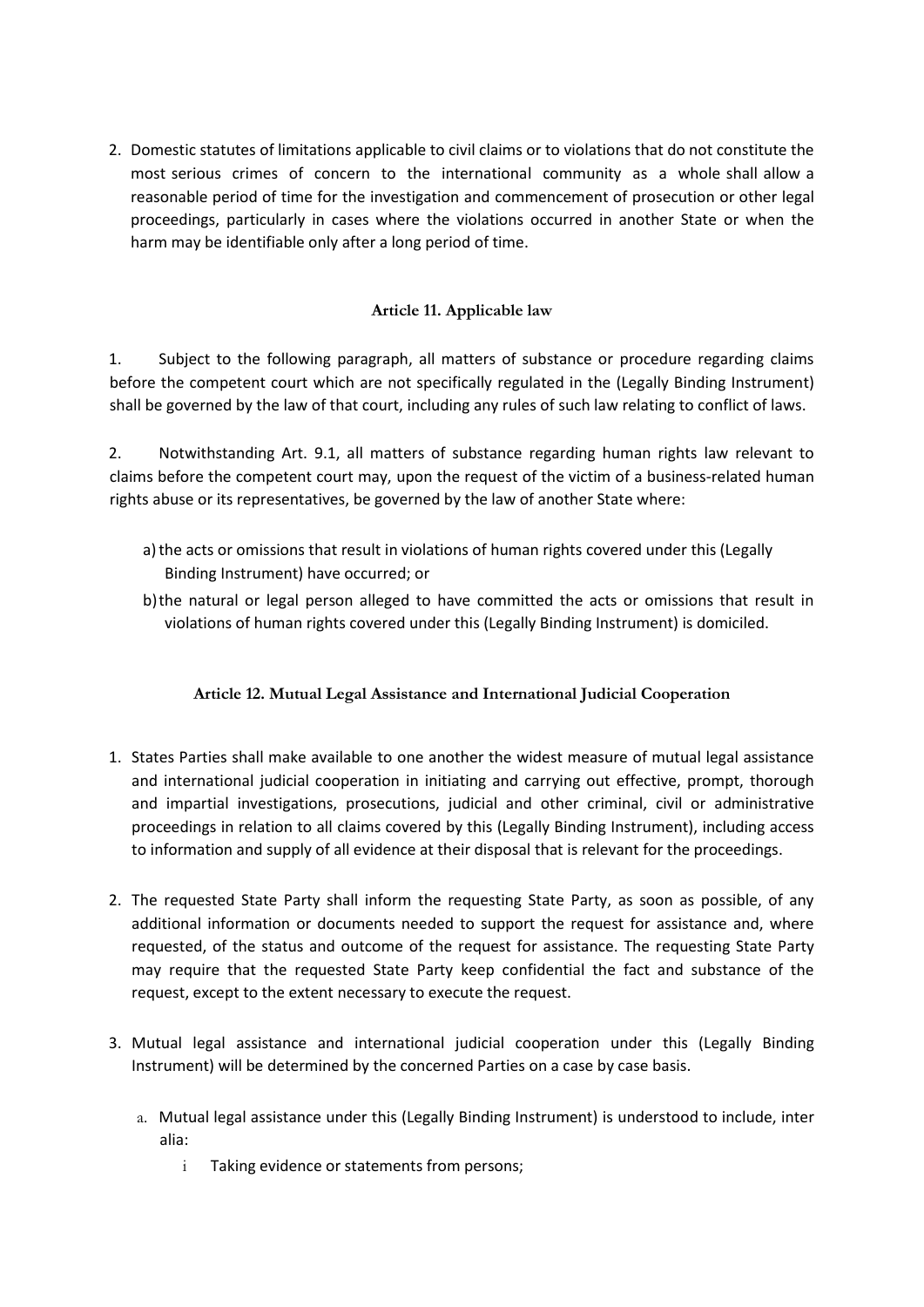- ii Executing searches and seizures;
- iii Examining objects and sites;
- iv Providing information, evidentiary items and expert evaluations;
- $v$  Providing originals or certified copies of relevant documents and records, including government, bank, financial, corporate or business records;
- vi Identifying or tracing proceeds of crime, property, instrumentalities or other things for evidentiary purposes;
- vii Facilitating the voluntary appearance of persons in the requesting State Party;
- viii Facilitating the freezing and recovery of assets;
- ix Assisting and protecting victims, their families, representatives and witnesses, consistent with international human rights legal standards and subject to international legal requirements, including those relating to the prohibition of torture and other forms of cruel, inhuman or degrading treatment or punishment;
- x Assisting in regard to the application of domestic law;
- xi Any other type of assistance that is not contrary to the domestic law of the requested State Party.
- b. International judicial cooperation under this (Legally Binding Instrument) is understood to include, inter alia: effective service of judicial documents; and provision of judicial comity consistent with domestic law.
- 4. In criminal cases covered under this (Legally Binding Instrument), and without prejudice to the domestic law of the involved State Parties,
	- a. With respect to criminal offences covered under this (Legally Binding Instrument), mutual legal assistance shall be provided to the fullest extent possible, in a manner consistent with the law of the requested Party and its commitments under treaties on mutual assistance in criminal matters to which it is Party.
	- b. In cases where such mutual assistance is related to the question of extradition, Parties agree to cooperate in accordance with this (Legally Binding Instrument), their national law and any treaties that exist between the concerned State Parties.
- 5. The competent authorities of a State Party may, without prior request, transmit and exchange information relating to criminal offences covered under this (Legally Binding Instrument) to a competent authority in another State Party where they believe that such information could assist the authority in undertaking or successfully concluding inquiries and criminal proceedings or could result in a request formulated by the latter State Party pursuant to this (Legally Binding Instrument). The transmission and exchange of information shall be without prejudice to inquiries and criminal proceedings in the State of the competent authorities providing the information, to guarantee the widest protection of human rights.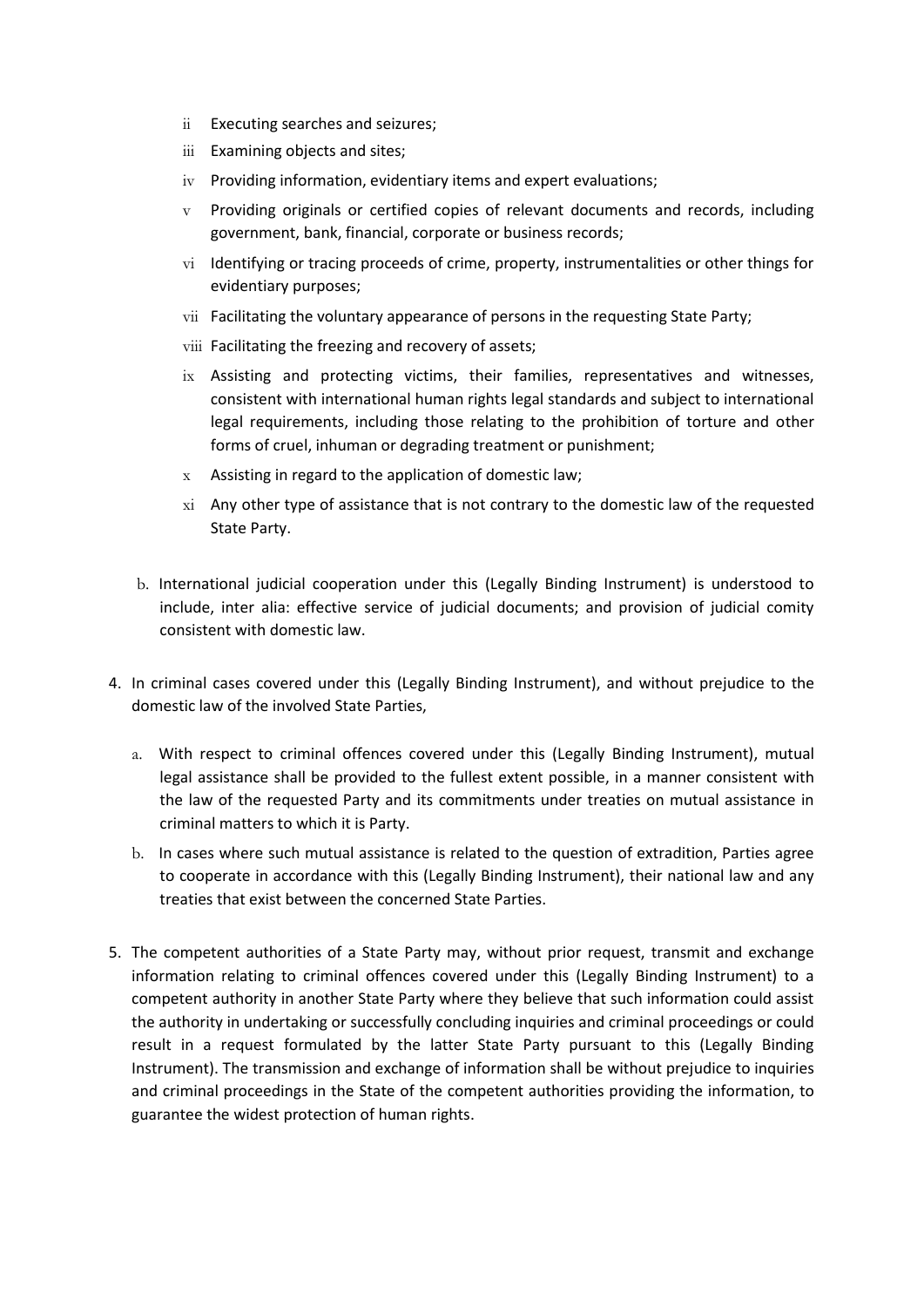- 6. States Parties may consider concluding bilateral or multilateral agreements or arrangements whereby, in relation to matters that are subject of investigations, prosecutions or judicial proceedings under this (Legally Binding Instrument), the competent authorities concerned may establish joint investigative bodies. In the absence of such agreements or arrangements, joint investigations may be undertaken by agreement on a case-by-case basis. The States Parties involved shall ensure that the sovereignty of the State Party in whose territory such investigation is to take place, is fully respected.
- 7. State Parties shall designate a central authority that shall have the responsibility and power to receive requests for mutual legal assistance and either to execute them or to transmit them to the competent authorities for execution, in accordance with their domestic laws.
- 8. Any judgement of a court having jurisdiction in accordance with this (Legally Binding Instrument) which is enforceable in the State of origin of the judgement and is not subject to any appeal or review shall be recognized and enforced in any State Party as soon as the formalities required in that State Party have been completed, provided that such formalities are not more onerous and fees and charges are not higher than those required for the enforcement of domestic judgments and shall not permit the re-opening of the merits of the case. The enforcement in the requested State of criminal judgements shall be to the extent permitted by the law of that State.
- 9. Recognition and enforcement may be refused, only where:
	- a. the defendant furnishes to the competent authority or court where the recognition and enforcement is sought, proof that the defendant was not given reasonable notice and a fair opportunity to present his or her case; or
	- b. where the judgement is irreconcilable with an earlier judgement validly pronounced in the Party where its recognition is sought with regard to the same cause of action and the same parties; or
	- c. where the judgement is manifestly contrary to the *ordre public* of the Party in which its recognition is sought.
- 10.Mutual legal assistance or international legal cooperation under this article may be refused by a State Party:
	- a. if the human rights abuse in the context of business activities, including those of a transnational character, to which the request relates is not covered by this (Legally Binding Instrument); or
	- b. if it is contrary to the legal system of the requested State Party.
- 11.A State Party shall not decline to render mutual legal assistance or international judicial cooperation in a claim involving liability for harms or criminal offences, falling within the scope of this (Legally Binding Instrument) on the sole ground that the request is considered to involve fiscal matters or bank secrecy.
- 12.States Parties shall carry out their obligations under this Article in conformity with any treaties or other arrangements on mutual legal assistance or international judicial cooperation that may exist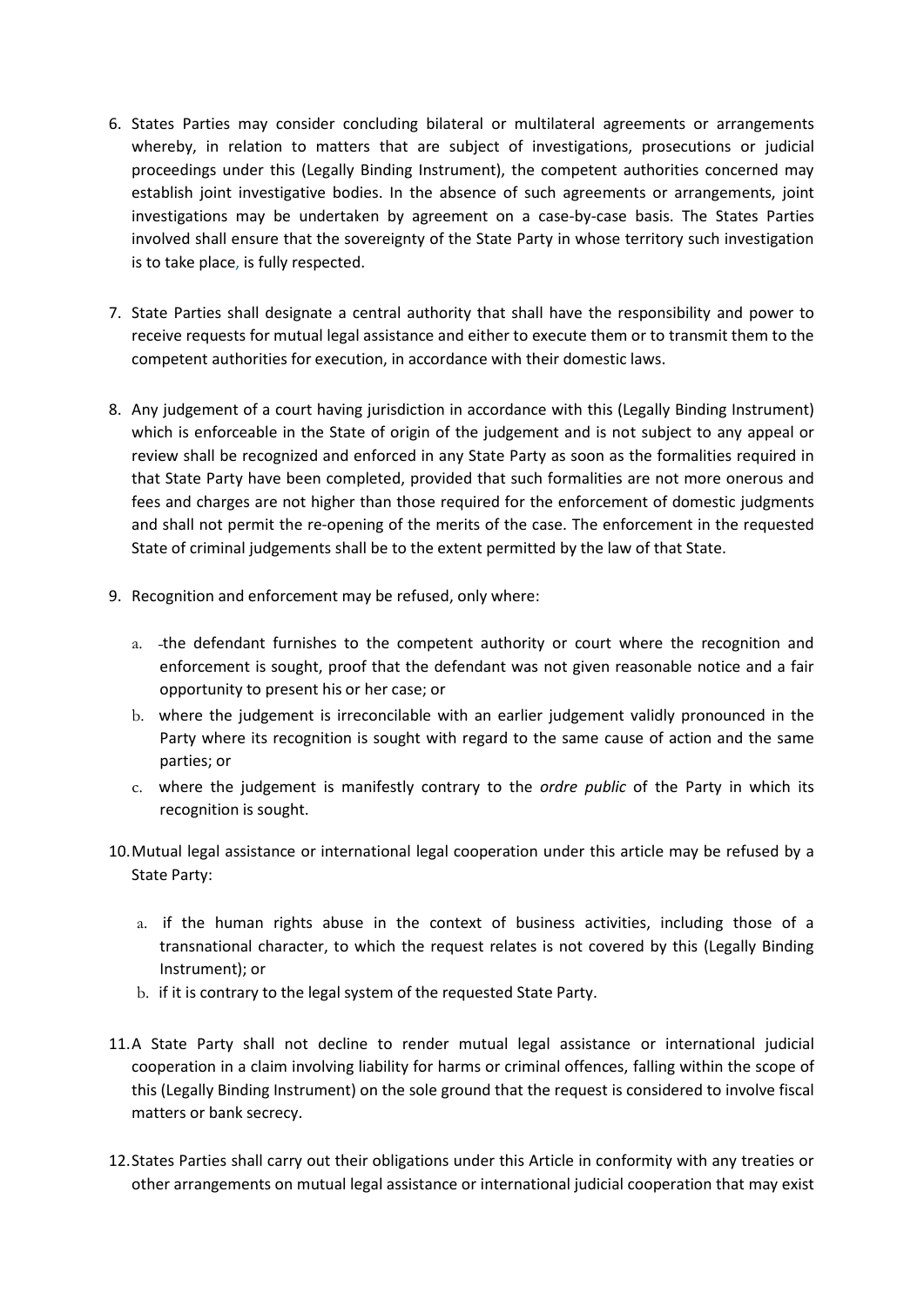between them. In the absence of such treaties or arrangements, States Parties shall make available to one another, mutual legal assistance and international judicial cooperation to the fullest extent possible under domestic and international law.

## **Article 13. International Cooperation**

- <span id="page-14-0"></span>1. States Parties shall cooperate in good faith to enable the implementation of their obligations recognized under this (Legally Binding Instrument) and the fulfilment of the purposes of this (Legally Binding Instrument).
- 2. State Parties recognize the importance of international cooperation, including financial and technical assistance and capacity building, for the realization of the purpose of the present (Legally Binding Instrument) and will undertake appropriate and effective measures in this regard, between and among States and, as appropriate, in partnership with relevant international and regional organizations and civil society. Such measures include, but are not limited to:

a. Promoting effective technical cooperation and capacity-building among policy makers, national human rights institutions, and operators, as well as users of domestic, regional and international grievance mechanisms;

b. Sharing experiences, good practices, challenges, information and training programs on the implementation of the present (Legally Binding Instrument);

c. Rasing awareness about the rights of victims of business-related human rights abuses and the obligations of States under this (Legally Binding Instrument);

d. Facilitating cooperation in research and studies on the challenges, good practices and experiences in preventing human rights abuses in the context of business activities, including those of a transnational character;

e. Contribute, within their available resources, to the International Fund for Victims referred to in Article 15.7 of this (Legally Binding Instrument).

### **Article 14. Consistency with International Law principles and instruments**

- <span id="page-14-1"></span>1. States Parties shall carry out their obligations under this (Legally Binding Instrument) in a manner consistent with, and fully respecting, the principles of sovereign equality and territorial integrity of States and that of non-intervention in the domestic affairs of other States.
- 2. Notwithstanding Article 7.1 and Article 9, nothing in this (Legally Binding Instrument) entitles a State Party to undertake in the territory of another State the exercise of jurisdiction and performance of functions that are reserved exclusively for the authorities of that other State's jurisdiction.
- 3. Nothing in the present (Legally Binding Instrument) shall affect any provisions in the domestic legislation of a State Party or in any regional or international treaty or agreement that is more conducive to the respect, protection, fulfilment and promotion of human rights in the context of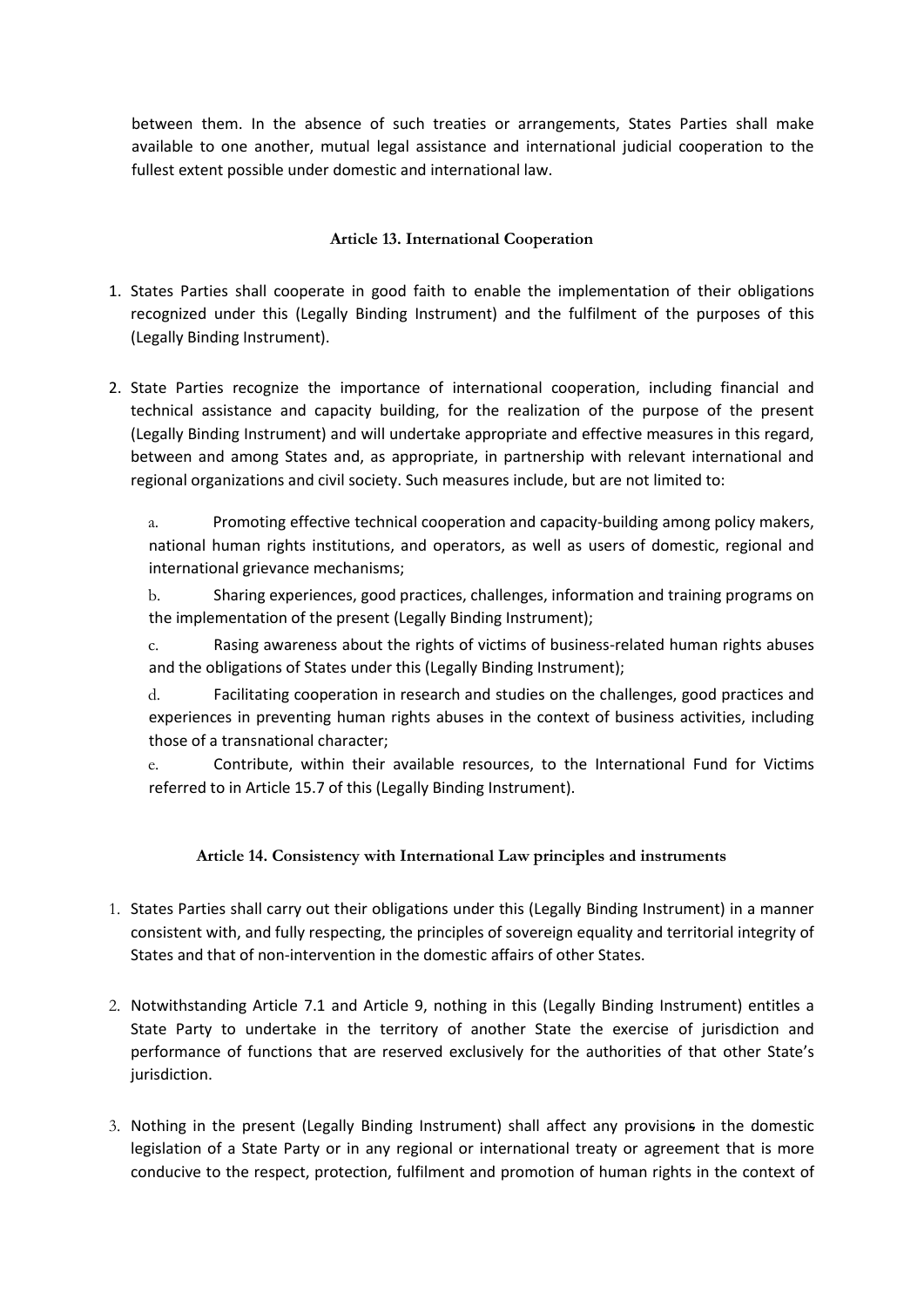business activities and to guaranteeing the access to justice and effective remedy to victims of human rights abuses in the context of business activities, including those of a transnational character.

- 4. This (Legally Binding Instrument) shall not affect the rights and obligations of the State Parties under the rules of general international law with respect to State immunity and the international responsibility of States. Earlier treaties relating to the same subject matter as this (Legally Binding Instrument) shall apply only to the extent that their provisions are compatible with this (Legally Binding Instrument), in accordance with Article 30 of the Vienna Convention of the Law of the Treaties.
- 5. States Parties shall ensure that:
	- a. any existing bilateral or multilateral agreements, including regional or sub-regional agreements, on issues relevant to this (Legally Binding Instrument) and its protocols, including trade and investment agreements, shall be interpreted and implemented in a manner that will not undermine or limit their capacity to fulfill their obligations under this (Legally Binding Instrument) and its protocols, as well as other relevant human rights conventions and instruments.
	- b. Any new bilateral or multilateral trade and investment agreements shall be compatible with the State Parties' human rights obligations under this (Legally Binding Instrument) and its protocols, as well as other relevant human rights conventions and instruments.

#### **Section III**

#### **Article 15. Institutional Arrangements**

#### **Committee**

- <span id="page-15-2"></span><span id="page-15-1"></span><span id="page-15-0"></span>1. There shall be a Committee established in accordance with the following procedures:
	- a. The Committee shall consist, at the time of entry into force of the present (Legally Binding Instrument), (12) experts. After an additional sixty ratifications or accessions to the (Legally Binding Instrument), the membership of the Committee shall increase by six members, attaining a maximum number of eighteen members. The members of the Committee shall serve in their personal capacity and shall be of high moral standing and recognized competence in the field of human rights, public international law or other relevant fields.
	- b. The experts shall be elected by the State Parties, consideration being given to equitable geographical distribution, the differences among legal systems, gender balanced representation and ensuring that elected experts are not engaged, directly or indirectly, in any activity [which might](https://www.lawinsider.com/clause/conflicts-of-interest) adversely affect the purpose of this (Legally Binding Instrument)
	- c. The members of the Committee shall be elected by secret ballot from a list of persons nominated by State Parties. They shall be elected for a term of 4 years and can be re-elected for another term. Each State Party may nominate one person from among its own nationals.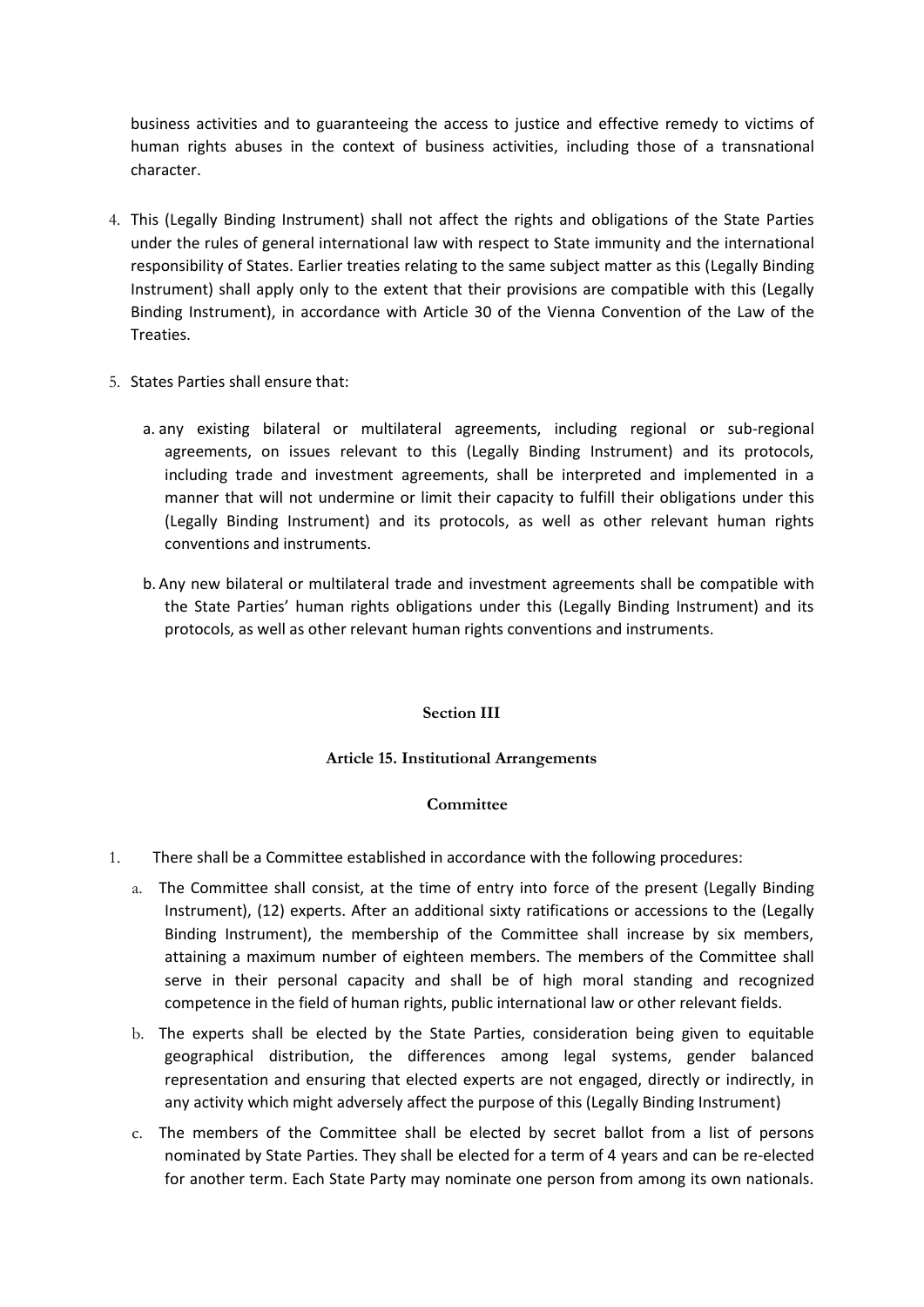Elections of the members of the Committee shall be held at the Conference of State Parties by majority present and voting. At least four months before the date of each election, the Secretary-General of the United Nations shall address a letter to the State Parties inviting them to submit their nominations within two months. The Secretary-General shall prepare a list in alphabetical order of all persons thus nominated, indicating the State Parties which have nominated them, and shall submit it to the State Parties.

- d. The initial election shall be held no later than six months after the date of the entry into force of this (Legally Binding Instrument). The term of six of the members elected at the first election shall expire at the end of two years; immediately after the first election, the names of these six members shall be chosen by lot by the chairperson of the meeting referred to in this Article.
- e. If a member of the Committee dies or resigns or for any other cause can no longer perform his or her Committee duties, the State Party which nominated him or her shall appoint another expert from among its nationals to serve for the remainder of his or her term, subject to the approval of the majority of the States Parties.
- f. The Committee shall establish its own rules of procedure and elect its officers for a term of two years. They may be re-elected.
- g. The Secretary-General of the United Nations shall provide the necessary staff and facilities for the effective performance of the functions of the Committee under this (Legally Binding Instrument). The Secretary-General of the United Nations shall convene the initial meeting of the Committee. After its initial meeting, the Committee shall meet at such times as shall be provided in its rules of procedure.
- h. With the approval of the General Assembly, the members of the Committee established under the present (Legally Binding Instrument) shall receive emoluments from United Nations resources on such terms and conditions as the Assembly may decide through the established procedures.
- 2. State Parties shall submit to the Committee, through the Secretary-General of the United Nations, reports on the measures they have taken to give effect to their undertakings under this (Legally Binding Instrument), within one year after the entry into force of the (Legally Binding Instrument) for the State Party concerned. Thereafter the State Parties shall submit supplementary reports every four years on any new measures taken and such other reports as the Committee may request.
- 3. The Secretary-General of the United Nations shall transmit the reports to all State Parties.
- 4. The Committee shall have the following functions:
	- a. Make general comments and normative recommendations on the understanding and implementation of the (Legally Binding Instrument) based on the examination of reports and information received from the State Parties and other stakeholders;
	- b. Consider and provide concluding observations and recommendations on reports submitted by State Parties as it may consider appropriate and forward these to the State Party concerned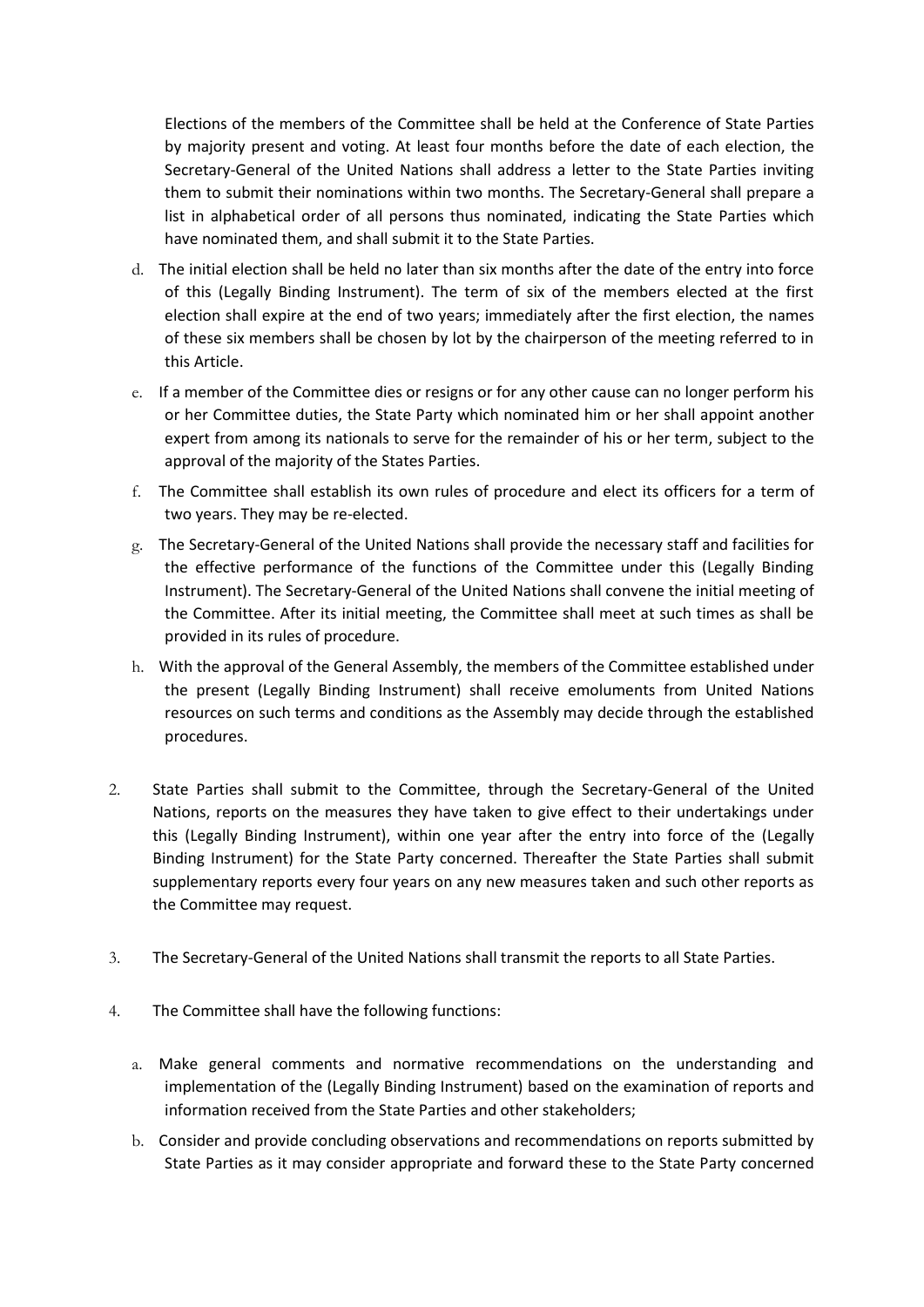that may respond with any observations it chooses to the Committee. The Committee may, at its discretion, decide to include this suggestions and general recommendations in the report of the Committee together with comments, if any, from State Parties;

- c. Provide support to the State Parties in the compilation and communication of information required for the implementation of the provisions of the (Legally Binding Instrument);
- d. Submit an annual report on its activities under this (Legally Binding Instrument) to the State Parties and to the General Assembly of the United Nations;
- e. [The Committee may recommend to the General Assembly to request the Secretary-General to undertake on its behalf studies on specific issues relating to the present (Legally Binding Instrument)].

### **Conference of States Parties**

- <span id="page-17-0"></span>5. The States Parties shall meet regularly in a Conference of States Parties in order to consider any matter with regard to the implementation of the (Legally Binding Instrument), including any further development needed towards fulfilling its purposes.
- 6. No later than six months after the entry into force of the present (Legally Binding Instrument), the Conference of the States Parties shall be convened by the Secretary-General of the United Nations. The subsequent meetings shall be convened by the Secretary-General of the United Nations biennially or upon the decision of the Conference of States Parties.

### **International Fund for Victims**

<span id="page-17-1"></span>7. States Parties shall establish an International Fund for Victims covered under this (Legally Binding Instrument), to provide legal and financial aid to victims. This Fund shall be established at most after (X) years of the entry into force of this (Legally Binding Instrument). The Conference of Parties shall define and establish the relevant provisions for the functioning of the Fund.

### **Article 16. Implementation**

<span id="page-17-2"></span>1. State Parties shall take all necessary legislative, administrative or other action including the establishment of adequate monitoring mechanisms to ensure effective implementation of this (Legally Binding Instrument).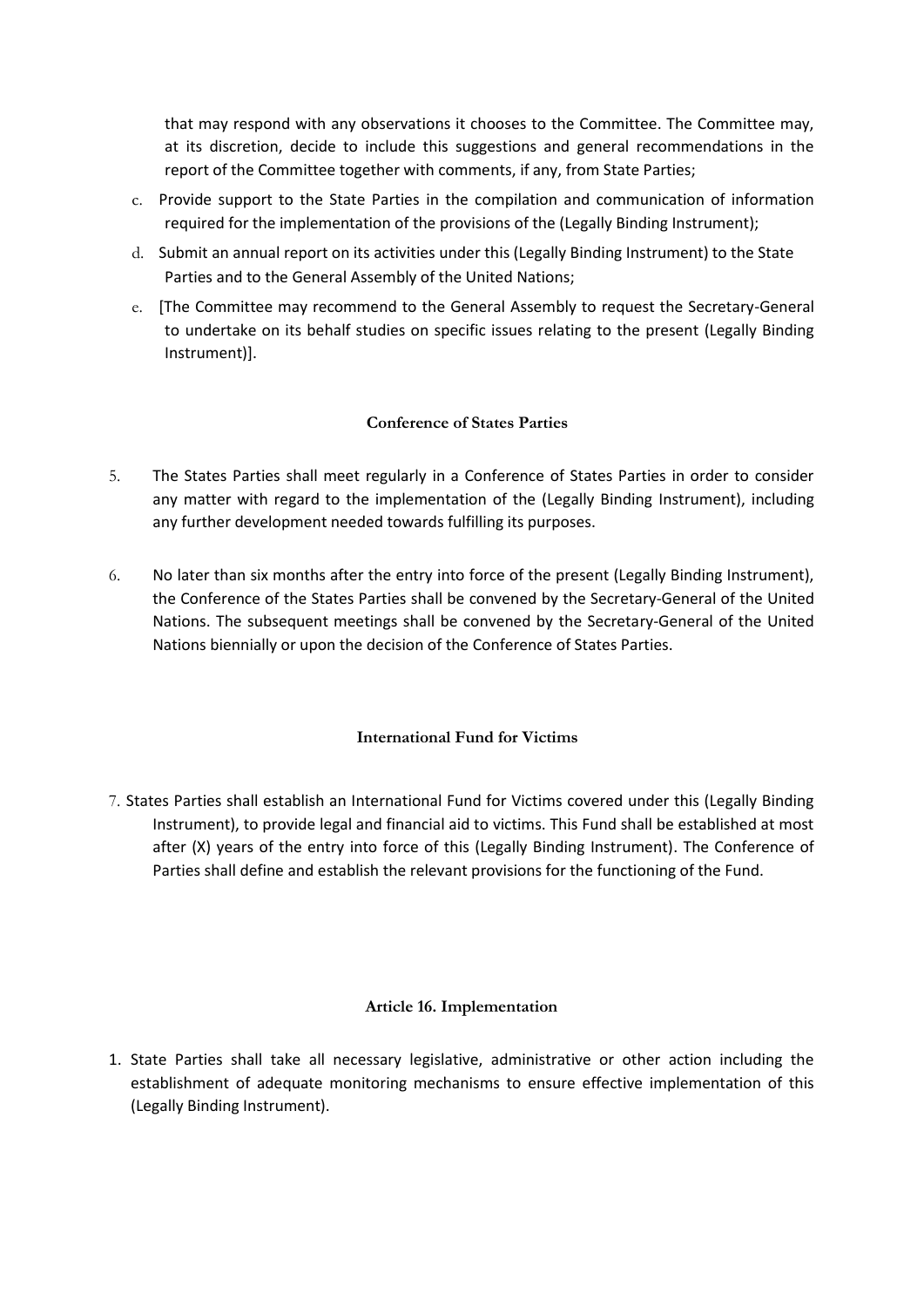- 2. Each State Party shall furnish copies of its laws and regulations that give effect to this (Legally Binding Instrument) and of any subsequent changes to such laws and regulations or a description thereof to the Secretary-General of the United Nations, which shall be made publicly available.
- 3. Special attention shall be undertaken in the cases of business activities in conflict-affected areas including taking action to identify, prevent and mitigate the human rights-related risks of these activities and business relationships and to assess and address the heightened risks of abuses, paying special attention to both gender-based and sexual violence.
- 4. In implementing this (Legally Binding Instrument), State Parties shall address the specific impacts of business activities on while giving special attention to those facing heightened risks of human rights abuse within the context of business activities, such as women, children, persons with disabilities, indigenous peoples, migrants, refugees and internal displaced persons.
- 5. The application and interpretation of these Articles shall be consistent with international human rights law and international humanitarian law and shall be without any discrimination of any kind or on any ground, without exception.

# **Article 17. Relation with protocols**

- <span id="page-18-0"></span>1. This (Legally Binding Instrument) may be supplemented by one or more protocols.
- 2. In order to become a Party to a protocol, a State or a regional integration organization must also be a Party to this (Legally Binding Instrument).
- 3. A State Party to this (Legally Binding Instrument) is not bound by a protocol unless it becomes a Party to the protocol in accordance with the provisions thereof.
- 4. Any protocol to this (Legally Binding Instrument) shall be interpreted together with this (Legally Binding Instrument), taking into account the purpose of that protocol.

### **Article 18. Settlement of Disputes**

<span id="page-18-1"></span>1. If a dispute arises between two or more State Parties about the interpretation or application of this (Legally Binding Instrument), they shall seek a solution by negotiation or by any other means of dispute settlement acceptable to the parties to the dispute.

2. When signing, ratifying, accepting, approving or acceding to this (Legally Binding Instrument), or at any time thereafter, a State Party may declare in writing to the Depositary that, for a dispute not resolved in accordance with paragraph 1 of this article, it accepts one or both of the following means of dispute settlement as compulsory in relation to any State Party accepting the same obligation: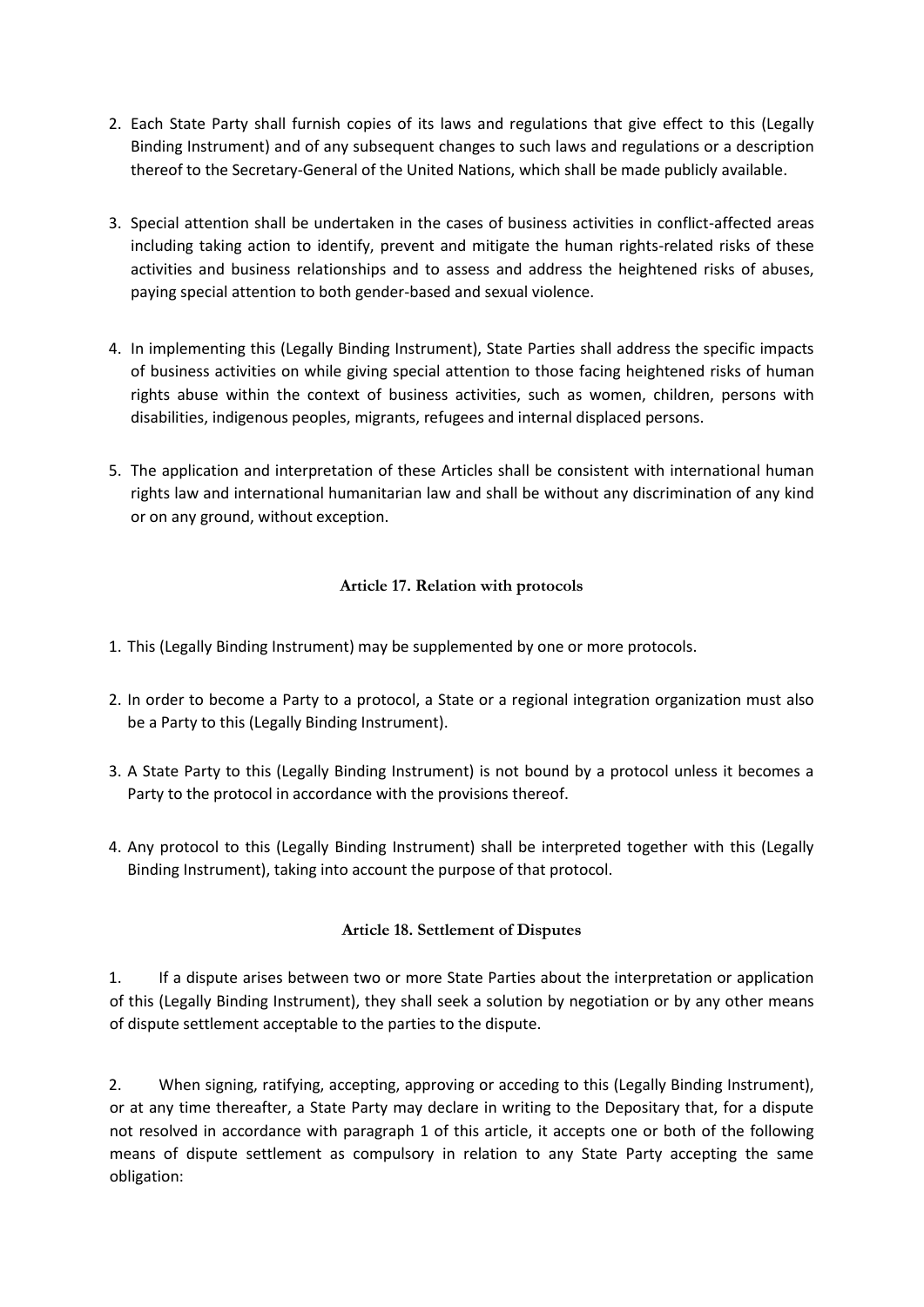- (a) Submission of the dispute to the International Court of Justice;
- (b) Arbitration in accordance with the procedure and organization mutually agreed by both State Parties.

3. If the State Parties to the dispute have accepted both means of dispute settlement referred to in paragraph 2 of this article, the dispute may be submitted only to the International Court of Justice, unless the State Parties agree otherwise.

# **Article 19. Signature, Ratification, Acceptance, Approval and Accession**

<span id="page-19-0"></span>1. The present (Legally Binding Instrument) shall be open for signature by all States and by regional integration organizations at United Nations Headquarters in New York as of (date).

2. The present (Legally Binding Instrument) shall be subject to ratification, acceptance or approval by signatory States and to formal confirmation by signatory regional integration organizations. It shall be open for accession by any State or regional integration organization which has not signed the (Legally Binding Instrument).

3. This (Legally Binding Instrument) shall apply to regional integration organizations within the limits of their competence; subsequently they shall inform the depositary of any substantial modification in the extent of their competence. Such organizations may exercise their right to vote in the Conference of States Parties with a number of votes equal to the number of their member States that are Parties to this (Legally Binding Instrument). Such right to vote shall not be exercised if any of its member States exercises its right, and vice versa.

# **Article 20. Entry into force**

<span id="page-19-1"></span>1. The present (Legally Binding Instrument) shall enter into force on the thirtieth day after the deposit of the [---] instrument of ratification or accession.

2. For each State or regional integration organization ratifying, formally confirming or acceding to the (Legally Binding Instrument) after the deposit of the [---] such instrument, the (Legally Binding Instrument) shall enter into force on the thirtieth day after the deposit of its own such instrument.

### **Article 21. Amendments**

<span id="page-19-2"></span>1. Any State Party may propose an amendment to the present (Legally Binding Instrument) and submit it to the Secretary-General of the United Nations. The Secretary-General shall communicate any proposed amendments to States Parties, with a request to be notified whether they favour a conference of States Parties for the purpose of considering and deciding upon the proposals. In the